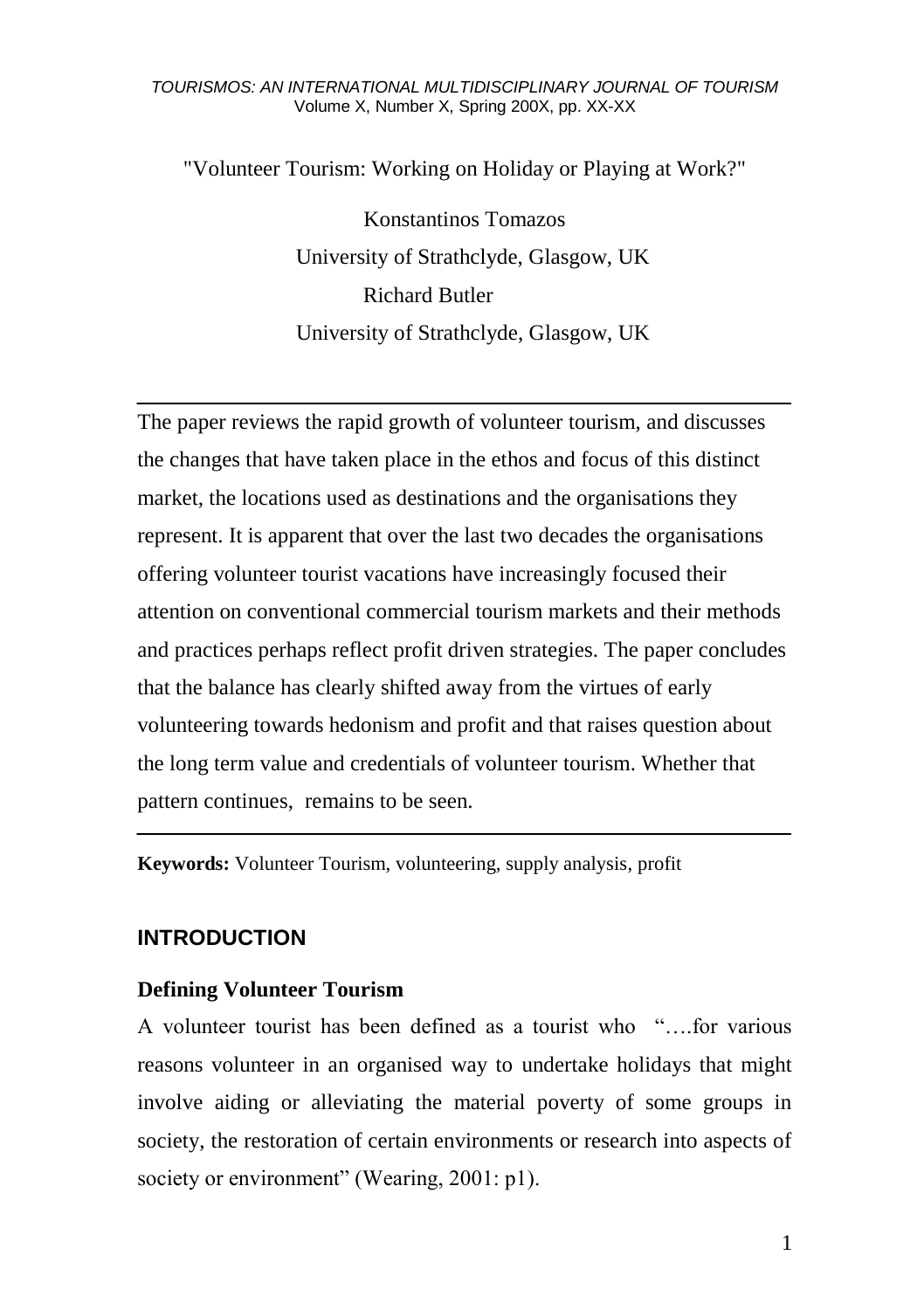A key part of the definition of a volunteer tourist is the absence of pay. Volunteer tourists do not get remunerated while on their trip, instead, they pay for the privilege of volunteering. This payment could be either in the form of a relatively small one-off registration fee or a larger fee covering expenses and contributing to the project or organisation involved (Wearing, 2001; Ellis, 2003). In terms of this payment, volunteers often pay relatively more than what they would have had paid for a "normal" holiday to the same destination (Wearing, 2001) with the extra cost ideally being for the benefit of the cause or project the volunteer will work for.

This paper explores how the growth of interest in volunteer tourism and the large scale expansion of opportunities over the past few years, have significantly altered the nature of the activity.

### **Environmental Setting for Volunteer Tourism**

Conventional tourism has grown rapidly and extensively since its commercial origins in the mid 1920s. Criticism and reaction to mass tourism, especially in the second half of the 20th century has resulted in the emergence of what have been termed "new" forms of tourism (Poon 1993), some reflecting specialised interests, others reflecting a desire for an alternative approach, such as sustainable tourism. The turn towards 'green', less harmful products has had a great impact in the field of tourism with the development and increasing popularity of alternative tourism and ecotourism (Ceballos-Lascurain, 1987; Butler, 1990; O"Neil, 1991; Wheeler, 1992; Kamaro, 1996; Honey, 1999). This is manifested in tourists" taste as a desire for the new, the authentic, the sensitive and inevitably the more exclusive. The doctrine of low volume-high value that underlines alternative forms of tourism has often promoted exclusivity at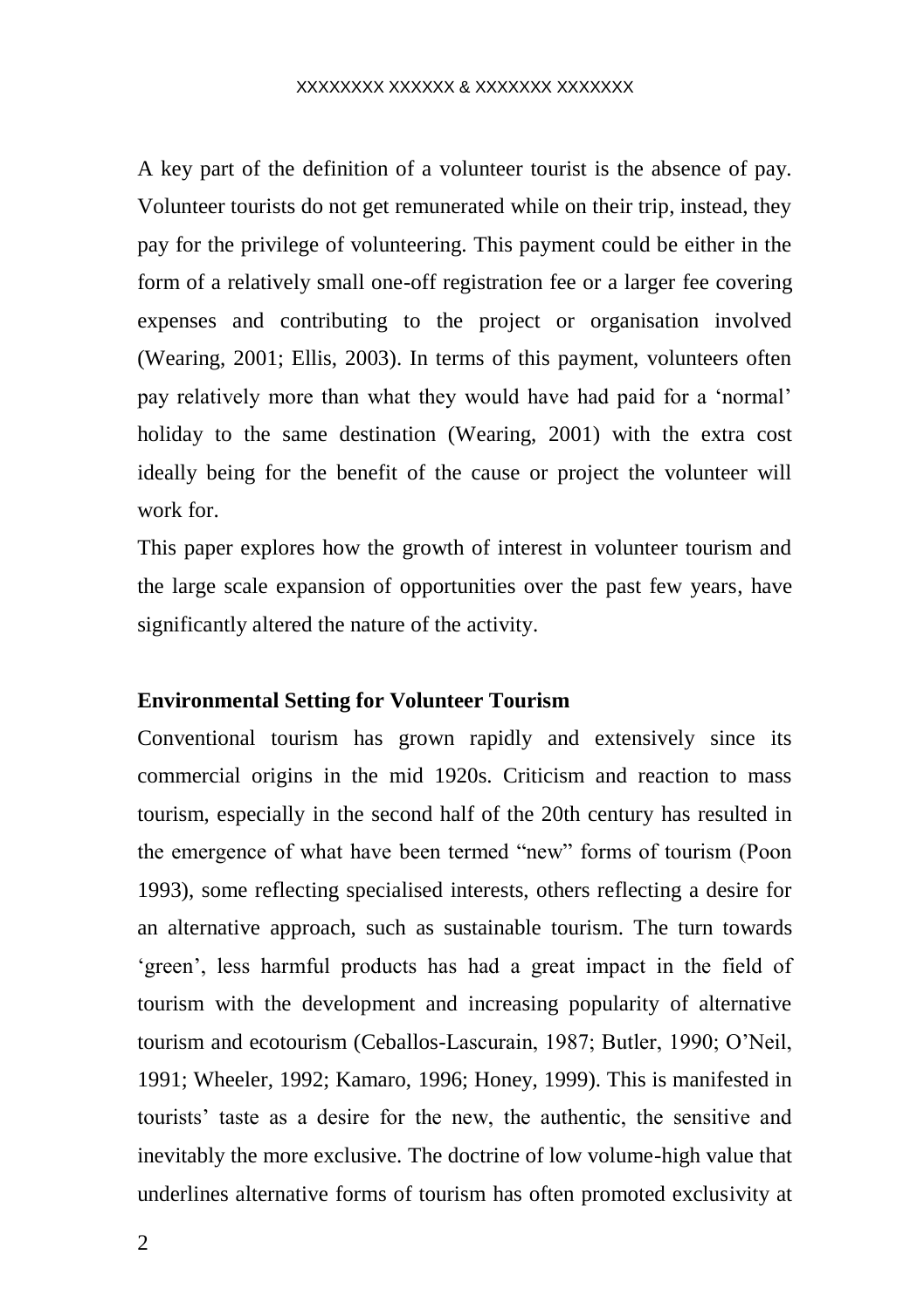high prices. Potential tourists have been 'coerced' into making the 'right' choice in tune with the times and usually this means a more expensive choice. It might appear to a cynic that tour operators have been presented with a new and exciting field to exploit and from which to make even larger profits by providing new supposedly authentic experiences within low scale development areas (Wight, 1993; Wheeller, 1992). As a result, on the one hand alternative tourism and ecotourism provide the customer with a feeling of having the moral 'high ground' while being sensitive, exclusive and "fashionable" and on the other hand give the operators a "licence" to print money. Thus it could be argued that by exploiting the guilty conscience of an industry and a market with many past sins, ecotourism and alternative tourism provide superficial validation; while the DNA of short term, money making, profit driven practices remains (Wheeller 1993).

The debate about such forms of tourism and their merits, motives and beneficiaries has been going on for two decades and signs are it will continue for a considerable time. This paper contributes to an analogous debate, this time focusing on volunteer tourism, and by examining its pattern of development, suggests it is becoming the "new ecotourism".

## **Organized Volunteering**

Volunteering is a much older activity than volunteer tourism and covers a much wider field of endeavour without the holiday aspect that is characteristic of the latter. Lynn and David-Smith 1992: 16) define volunteering as "….any activity which involves spending time unpaid doing something which aims to benefit someone (individual or groups) other than or in addition to close relatives, or to benefit the environment"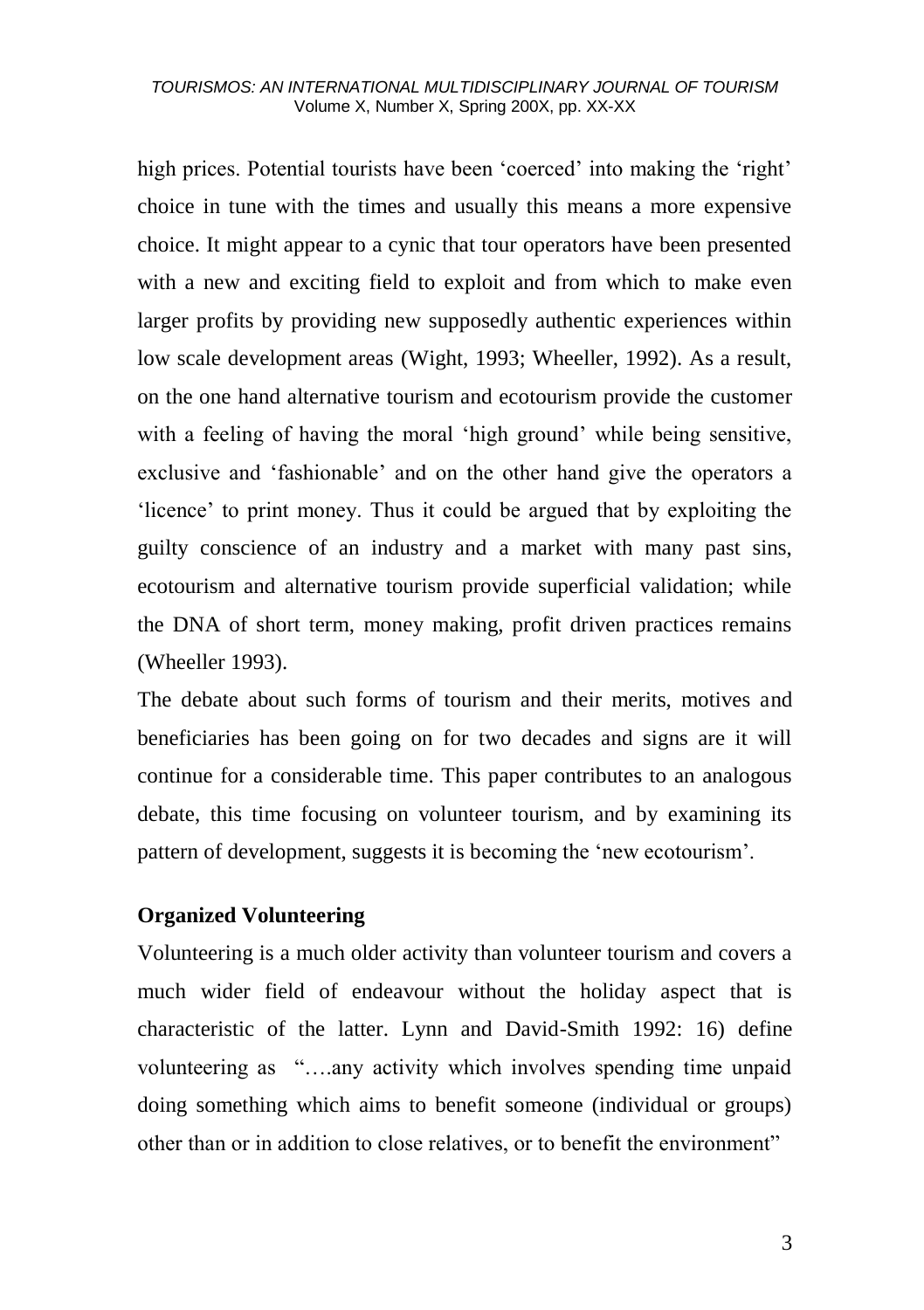It has been suggested that volunteerism and community spirit took its present form in the "New World" during the struggles of the first North American settlers (Johnson, 1997). It was not religion that was the origin here, as has been suggested elsewhere (Stebbins and Graham 2004) but rather the native people who displayed solidarity and support in abundance by voluntarily assisting the Europeans in many ways. Subsequently, farming neighbours frequently combined efforts to accomplish vital work. Not taking part in these schemes meant isolation and being an outcast in these days in such an unforgiving environment could mean certain death. Gradually these supportive relationships helped to instil amongst the settlers a sense of what is now called community identity (Johnson, 1997). A living illustration of those communities are the contemporary "Amish" communities in the United States and Canada, who reject modern technology and live apart from modern society in conditions which could be easily described as a throwback to the 18th century (Kraybill, 1997). As the numbers of settlers grew, the commitment to voluntary cooperation to achieve common goals continued and volunteer organisations began to form, some of which have survived today in institutional forms, like hospitals and universities (Johnson, 1997).

It could be hypothesised that perhaps the Europeans had needed a shock that would become a catalyst for voluntary and charitable initiatives and it came in the form of another kind of storm that awoke feelings of solidarity and mutual assistance. The First World War revealed a new form of misery and total destruction to the shocked nations of Europe and this had a considerable impact on the psyche of ordinary people and paved the way for the birth of the phenomenon of volunteer tourism. Early in the 20th century the International Fellowship of Reconciliation

4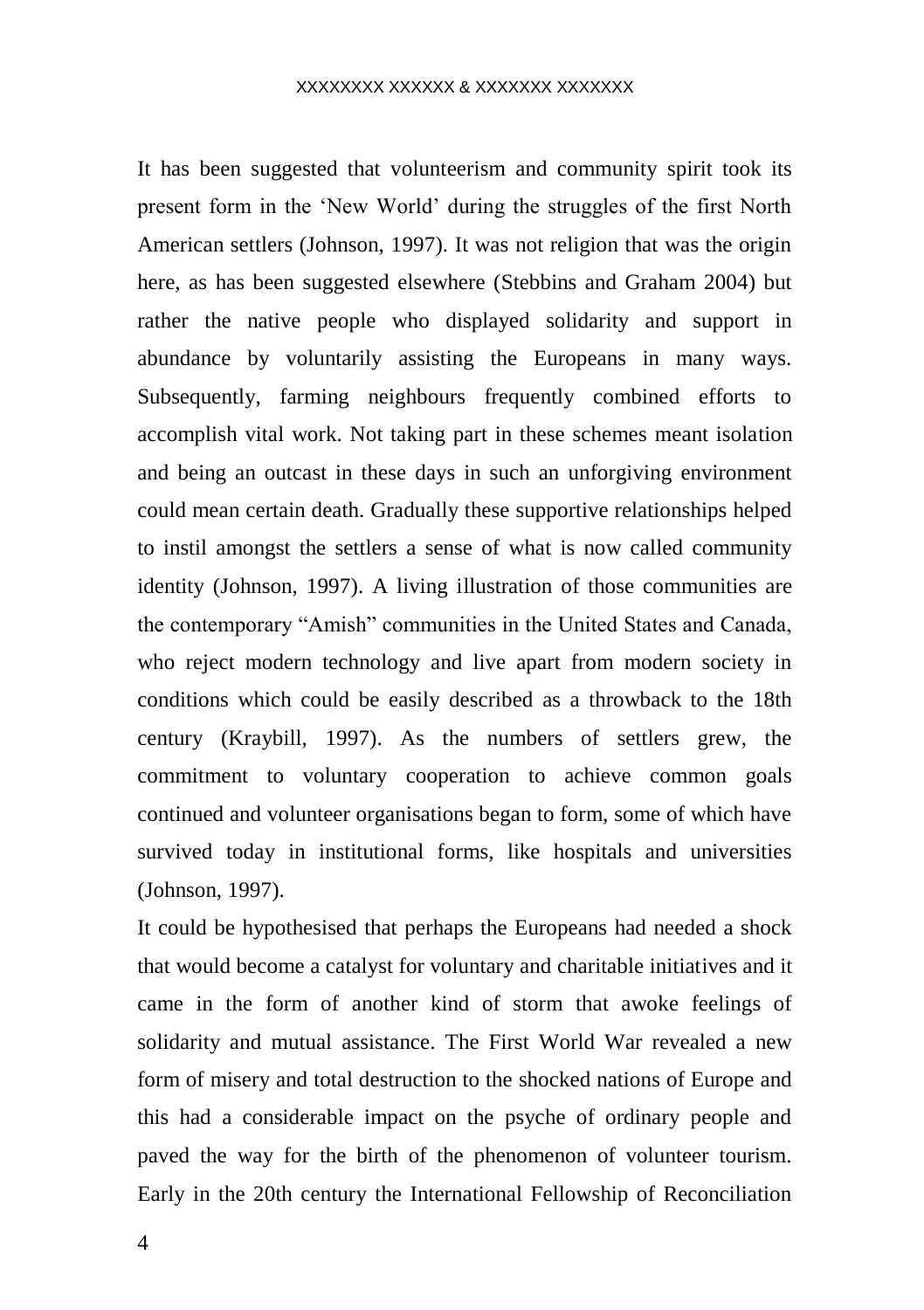was an organisation of Christian pacifists who shared the values of nonviolence, peace education and inter-religious dialogue. In 1919 they organised an international conference in the Netherlands, at which a Swiss man, Pierre Ceresole, presented the idea of an international team of volunteers who would work together to repair the damage from the war which had just finished.

His idea was based on the premise that working together in a spirit of friendship would be an expression of solidarity which could heal the wounds of hate (Ceresole, 1954 in SCI.org). The sympathetic values determined by society, such as pacifism and "help the wounded" became the instigation behind the phenomenon of volunteer tourism. Ceresole envisaged an outlet for human effort and ingenuity designed to alleviate pain rather than causing it and quickly put his vision into action. As a result during the summer of 1920 a small group of volunteers lead by Ceresole himself, began rebuilding a village near Verdun. Similar motives of compassion drove Dunant to found the Red Cross in the same period (Boissier, 1985). Both the Red Cross movement and Ceresole"s first work camps reflected a new drive towards peace initiatives. With its highlight being the Geneva Convention (1864-1949), the pacifist movement brought together many committed men and women who became increasingly disillusioned with the status quo, especially amid the frenzy of rearmament of the mid-thirties. This swelled the numbers of volunteers participating on Service Civil International (SCI) work camps designed to assist in areas in need (SCI, 2007).

The end of the Great Wars signalled the end of an era for volunteerism. It marked the end of the period of 'tangible' and 'direct' suffering which swelled the numbers of western volunteers. It would take another form of war to help in the evolution of international volunteer tourism. The "Cold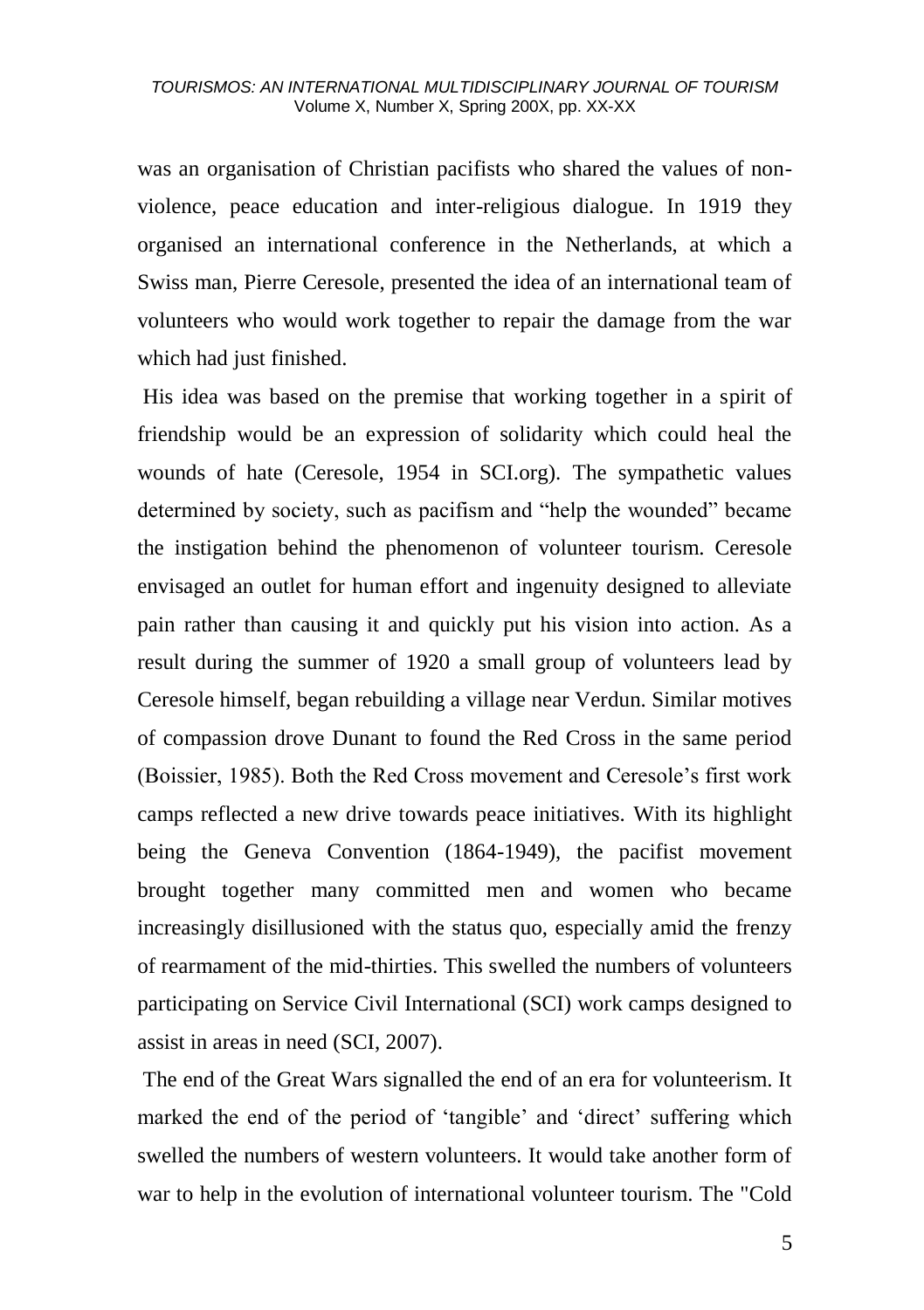War" resulted in ongoing competition for political support between the communist countries and those of the west (see Dockrill, M.L & Hopkins, M.F, 2006) and both parties engaged in a variety of actions to further their causes ( Gaddis, 2006).

In the early 1960s US authorities were receiving worrying reports about Soviet university students travelling to developing countries and providing expert assistance. The fear of more countries falling under Soviet influence drove the Americans into action and the US Peace Corps was formed in 1961 in order to win hearts and minds around the world. Within two years 7,300 volunteers were in the field serving in 44 countries from Afghanistan to Uruguay and by June 1966, more than 15,000 volunteers were working in the field, the largest number in the Peace Corps' history. Irrespective of the political agenda that lead to it, the founding of Peace Corps provided contemporary volunteer tourism with a blueprint of international expansion and involvement at a large scale. Despite the Cold War, Volunteer Tourism found extra impetus in the economic boom between 1945 and 1973 which led to a rise in spare time and increased motivation to travel. The economic boom, the rise of social security and the reduction in working hours gave people the opportunity to seek self fulfilment and success in their spare time as well as at work (Rivlin, 1992). This change in attitude and goal setting meant that perspective volunteers were not prepared to settle for working in a camp to achieve a specific goal. Instead they began showing an inclination towards striving to expand their horizons and raise their levels of conscience. This change in volunteers" expectations meant that volunteer tourism had to transform in order to meet the new needs.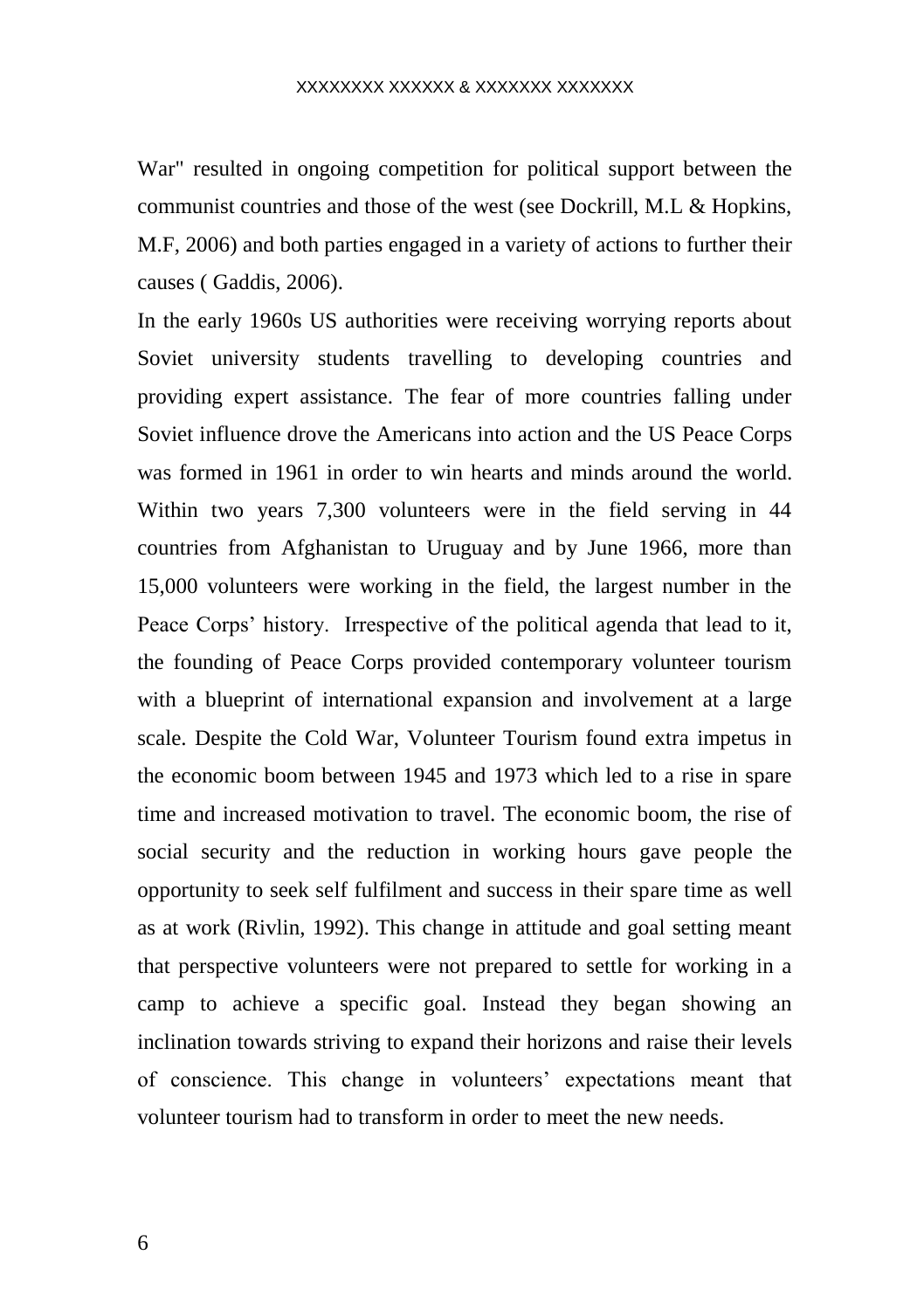### **The Volunteer Tourism Market**

The desk study summarised in this paper does not claim to be representative of all organizations providing volunteer tourism experiences, however, it does aim to be comprehensive in terms of the proliferation of projects offered, the destinations promoted, the appeal to different types of volunteers, and the continuous segmentation and diversification which characterizes the market. The general aims are to explore the nature of the growth of volunteer tourism, the relationship between purpose of projects, their location and potential need, and the nature (origins, focus and status) of organisations offering volunteer tourism opportunities.

## **Methodology**

Callannan and Thomas (2003) utilised the Volunteer Abroad database in their initial study on volunteer tourism, and the same source was used in this study, but for two different dates (2005 and 2007). Other data bases exist but Volunteer Abroad appears to be the most detailed and encompassing source of these organisations. The newly created data base contained the organization"s name and contact details, the year of establishment and the founder as the basic information on each unit. In addition, details on each project were included, namely, name, nature, duration and location. Where it existed additional information on methods of operation was added including how volunteers were screened, if and how the organisation contributed to projects, and any additional services offered.

## **Volunteer Tourism Destinations and Assumptions**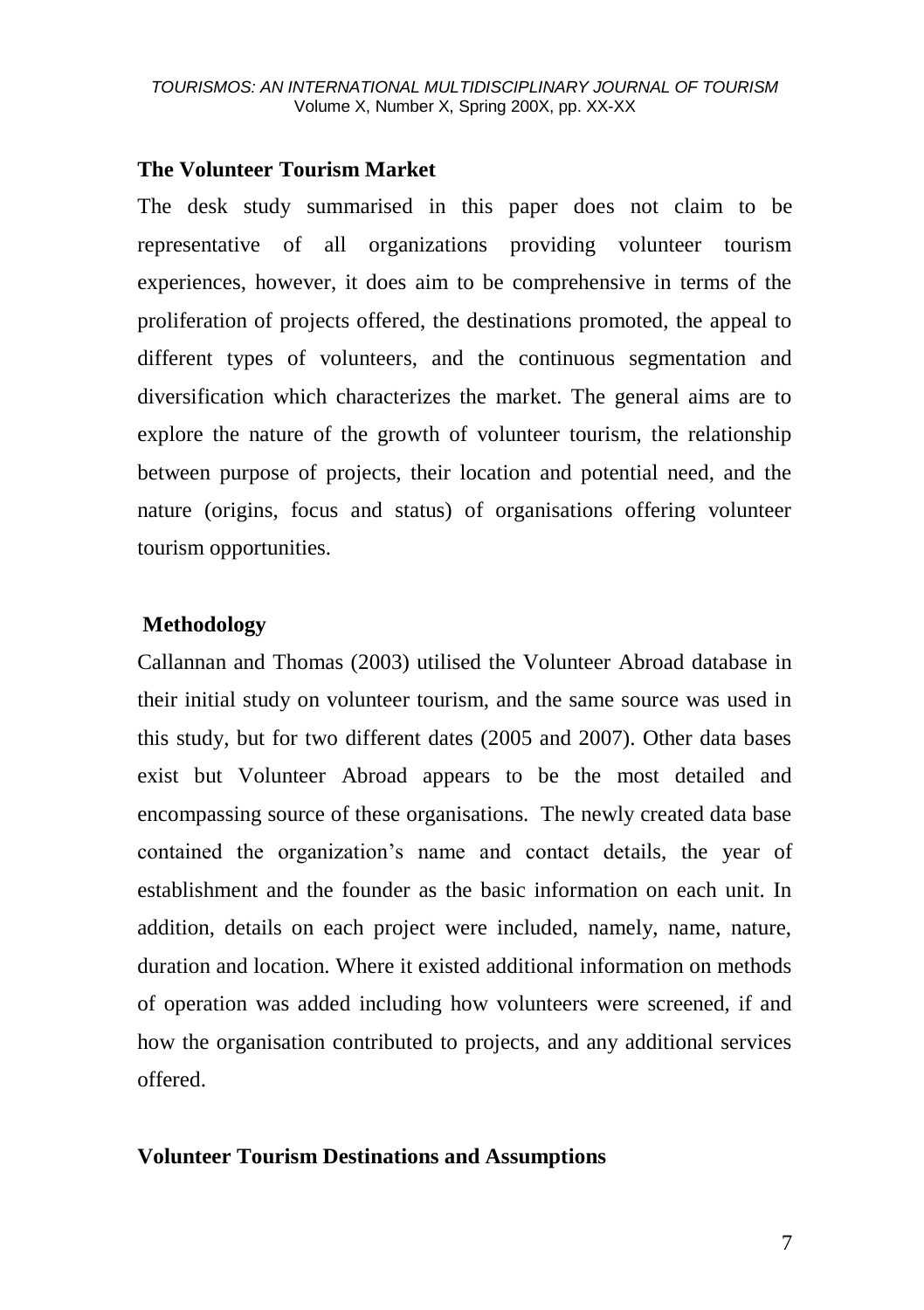The assumption that the number of projects offered to potential volunteers had increased greatly was supported as the data showed that the number of projects located in the ten countries which featured the most in the data base had increased from the 51 recorded for 2003 by Callanan and Thomas (2003) to 185 in 2005 and to 241 in 2007.It was decided to explore if the locations utilised reflected "need" for assistance as measured by the Human Development Score used by the United Nations. This was found not to be the case, with only 147 projects in the countries with the greatest need as so defined, while over 900 were located in countries with the least "need". When this aspect was examined in more detail to see if total aggregate need, involving population numbers revealed such a relationship, this was also found to be non-existent. Projects in India and China for example, were matched by similar numbers of projects in Costa Rica, Nepal and Ecuador. Clearly simple need on an average per capita basis or total need related to population was not related to location of projects.

### **Volunteer Tourism Products**

An examination of the Volunteer Abroad database revealed that some 995 projects did not meet the definition used in this study in that they either lasted longer than a year or included paid employment or internships. This left a total of 2,446 projects that met the criteria used in this research. These were then subdivided into nine categories, relating to the overall nature of the specific projects. They are summarised in Table 1 which shows the numbers of cases identified within each of these groups. Community welfare projects were the most numerous (805), followed by those relating to Teaching (572) and Environmental issues (502). The remainder were much less popular, with 236 in the Medical category, 131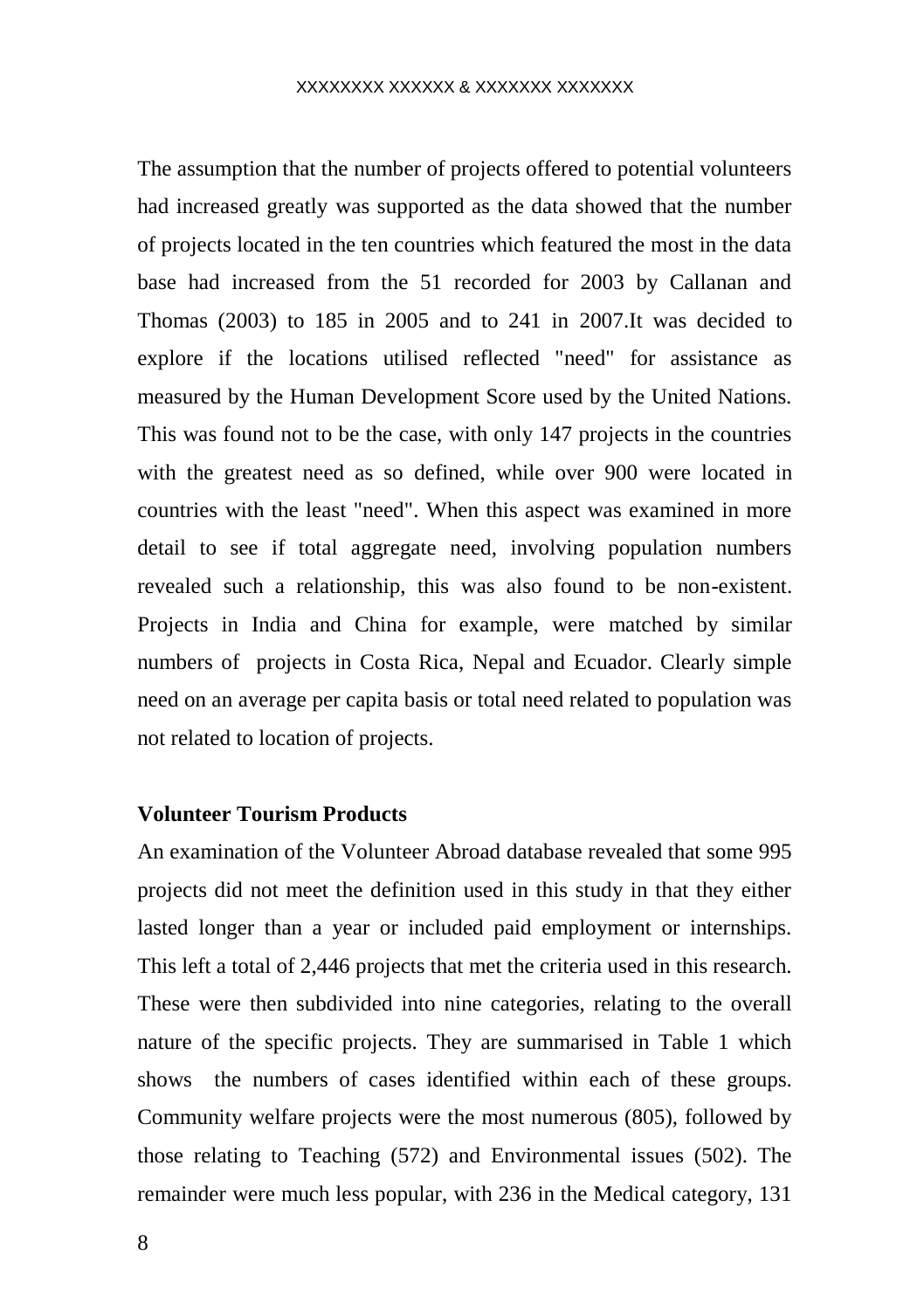in Cultural projects, and fewer than 100 in each of the other categories (Business Development 91, Building (54), Research (47) and Other (280).

| Group             | <b>Activities</b>             | <b>Total of Cases</b> |
|-------------------|-------------------------------|-----------------------|
| Community Welfare | <b>Community Development</b>  | 805                   |
|                   | Children Care                 |                       |
|                   | Elderly                       |                       |
|                   | Disability                    |                       |
|                   | Peace                         |                       |
|                   | Human Right/Legal             |                       |
| Teaching          | Teaching a Foreign Language   | 572                   |
|                   | <b>Sports Coaching</b>        |                       |
| Environmental     | <b>Nature Conservation</b>    | 502                   |
|                   | <b>Wildlife Protection</b>    |                       |
|                   | Global Warming                |                       |
| Medical           | <b>Hospital Support</b>       | 236                   |
|                   | Pandemic (HIV, Ebola) Support |                       |
|                   | Drug Rehabilitation           |                       |
| Cultural          | Arts                          | 131                   |
|                   | Cultural Exchange             |                       |
|                   | <b>Empowerment of Women</b>   |                       |
|                   | Heritage Conservation         |                       |
|                   | Museum Support                |                       |
| <b>Business</b>   | <b>IT Support</b>             | 91                    |
| Development       | <b>Accounting Support</b>     |                       |
|                   | Farming/Organic               |                       |
| Building          | Construction                  | 54                    |
|                   | Renovation                    |                       |
|                   | Water Management              |                       |
| Research          | Wildlife Monitoring           | 47                    |
|                   | Land-mapping/Zoning           |                       |
|                   |                               |                       |
| Other/            | Catastrophe Relief            | 28                    |
| Miscellaneous     | <b>Olympic Games</b>          |                       |

**Table 7: Project Groups and their Activities**

**(Based on Callannan and Thomas, 2003)**

Many projects were designed to support and improve the lives of local communities directly, and include working in orphanages, elderly homes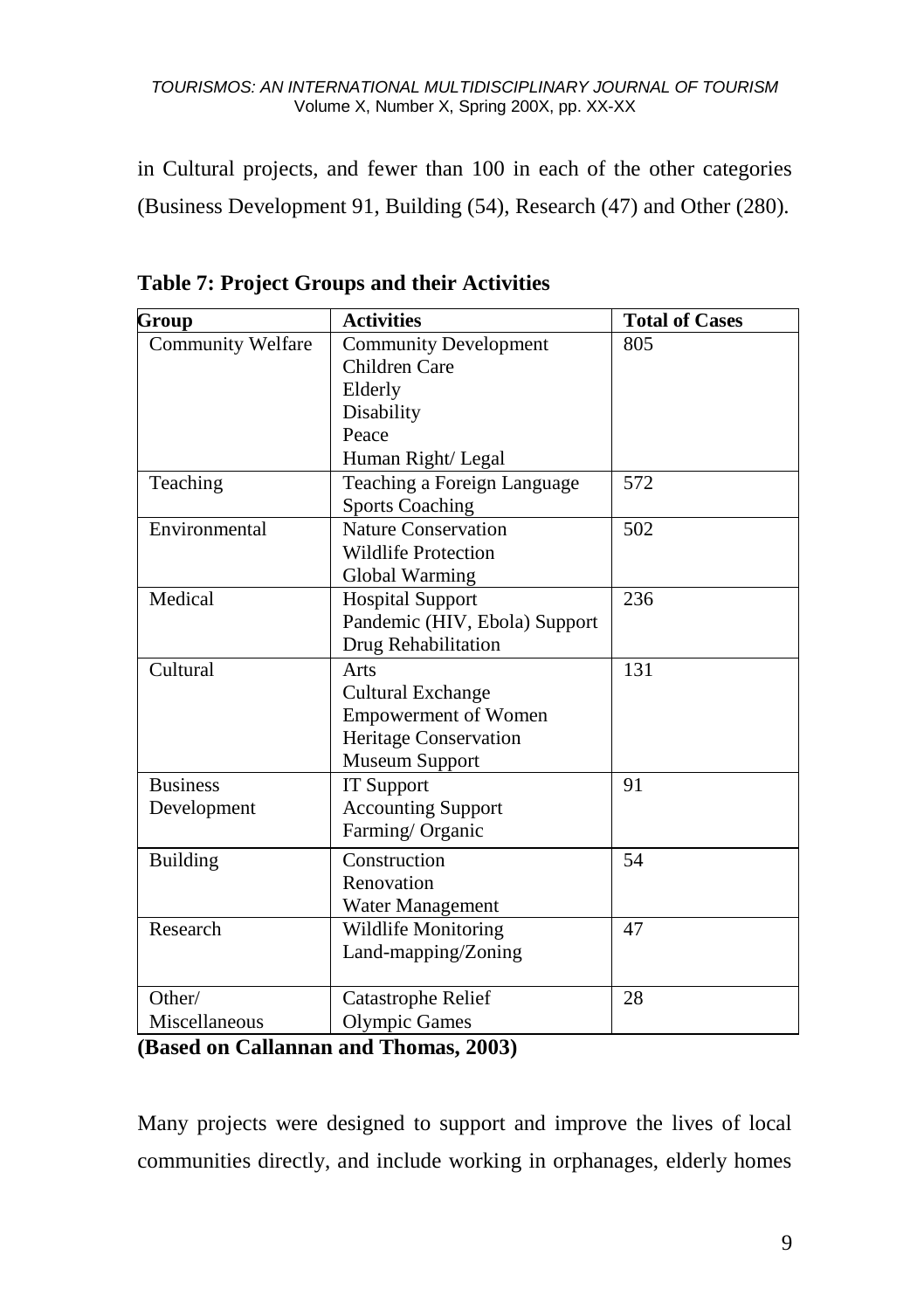#### XXXXXXXX XXXXXX & XXXXXXX XXXXXXX

or clinics for the disabled. Clearly the range and proliferation of community welfare related projects changes continuously but most organisations cite their projects as community development without making clear what the project entails. It is likely that community development and teaching top the list because of the limited investment in social services and weaknesses in the educational systems of the countries listed and the ease with which many volunteers can fit into such a role. Increasing demand on such services is due to issues such as high population growth, conflict and resulting refugees, pandemics, and a shortage of qualified individuals for such work. Many organizations offer teaching qualifications (via TEFL tests)to volunteers before departure, giving them a qualification which may be useful on their return home.

The third category, environmental projects, includes activities such as nature conservation activities like habitat protection and enhancement, and wildlife conservation. Those projects in the medical area include work in hospitals and clinics, not only actually assisting with medical treatment but also helping with post medical care and assistance programmes. What are defined as cultural projects deal mostly with strengthening and maintaining cultural aspects of societies, such as preservation of artistic forms and traditional celebrations and events, and can also include empowerment projects aimed specifically at women, with Afghanistan being a good example. This category also includes work on preserving and protecting heritage, particularly at archaeological sites and museums.

Business development and building projects are related, the former focusing mostly on assisting communities to develop support systems such as websites and training in marketing and accounting, and the latter category including more physical work involved with the construction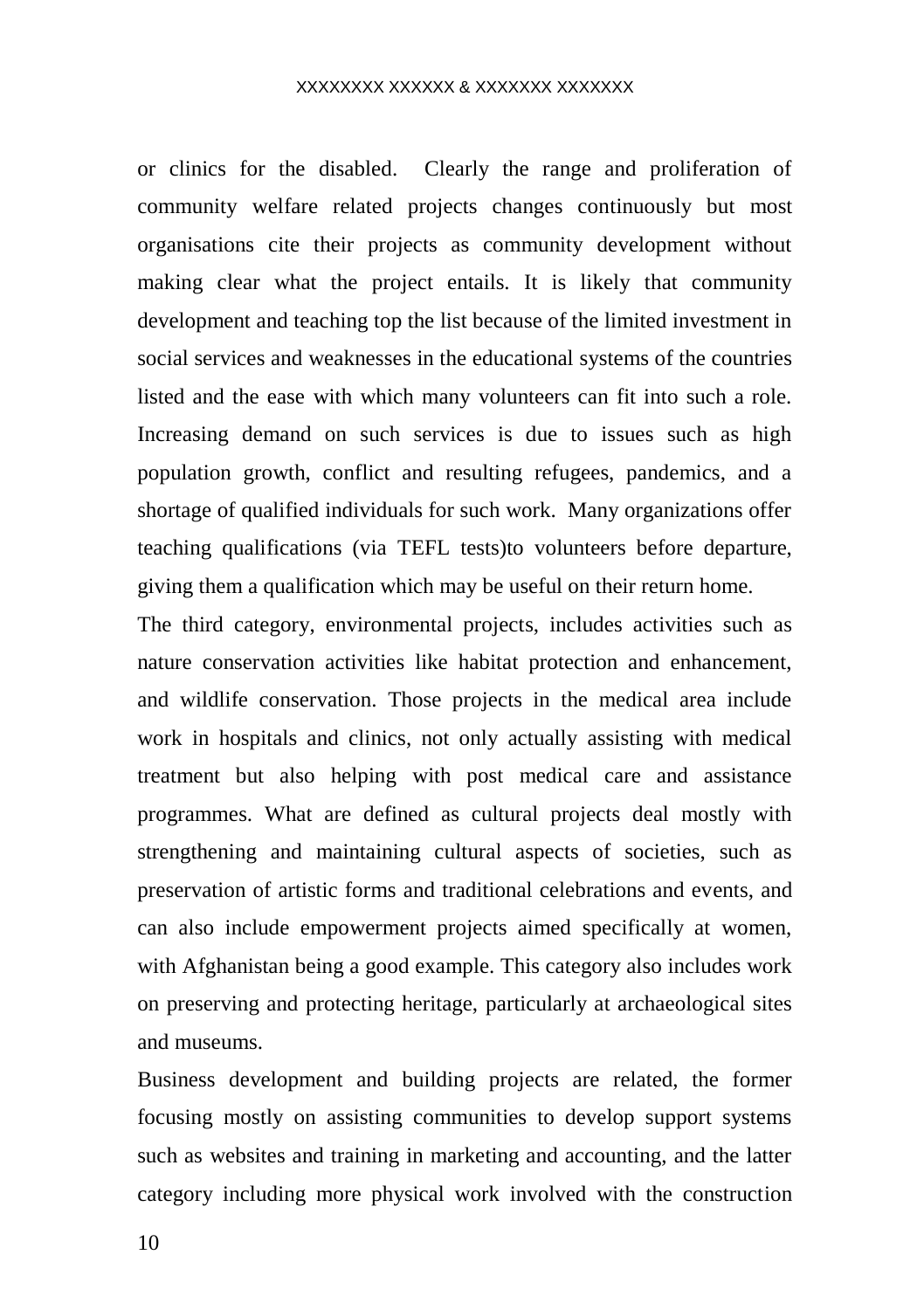and maintenance of features needed by communities, such as for water supply for human use and irrigation. Those volunteers on research projects generally are involved with scientific groups and provide assistance with tasks such as monitoring and measuring wildlife populations, indications of climate change, and in some cases, economic research.

The final category includes responses to disasters and sudden events, but there are few of these, partly because some projects will fall into the previous categories, and also because such relief and support is needed at extremely short notice, and volunteer organisations are unlikely to be able to assist in the necessary timescale.

The nature of the projects and their locations raise some potential issues. While India, a country with a low Human Development Score and a very large population has 186 projects, most of these in Community Welfare and Teaching ( (68 and 46 respectively), Costa Rica, with a lower score and a much smaller population has 135 projects, but with Environmental being the most popular category (55 projects). Ecuador has only one less project, again with Environmental being the most popular category (47 projects). It is perhaps legitimate to consider whether such a distribution is even remotely related to need or reflects, in the cases of Costa Rica and Ecuador, their reputations as ecotourism destinations. Many young people, who make up the majority of volunteer tourists, are "green" in outlook and likely to find ecotourism destinations both highly attractive and in tune with their attitudes towards the environment. There is also the question of whether the pattern of distribution (demand) is being shaped by the volunteer organisations (the supply side of volunteer tourism) and if so, is it because such organisations find it easier and more rewarding to send volunteers to established ecotourism destinations in third world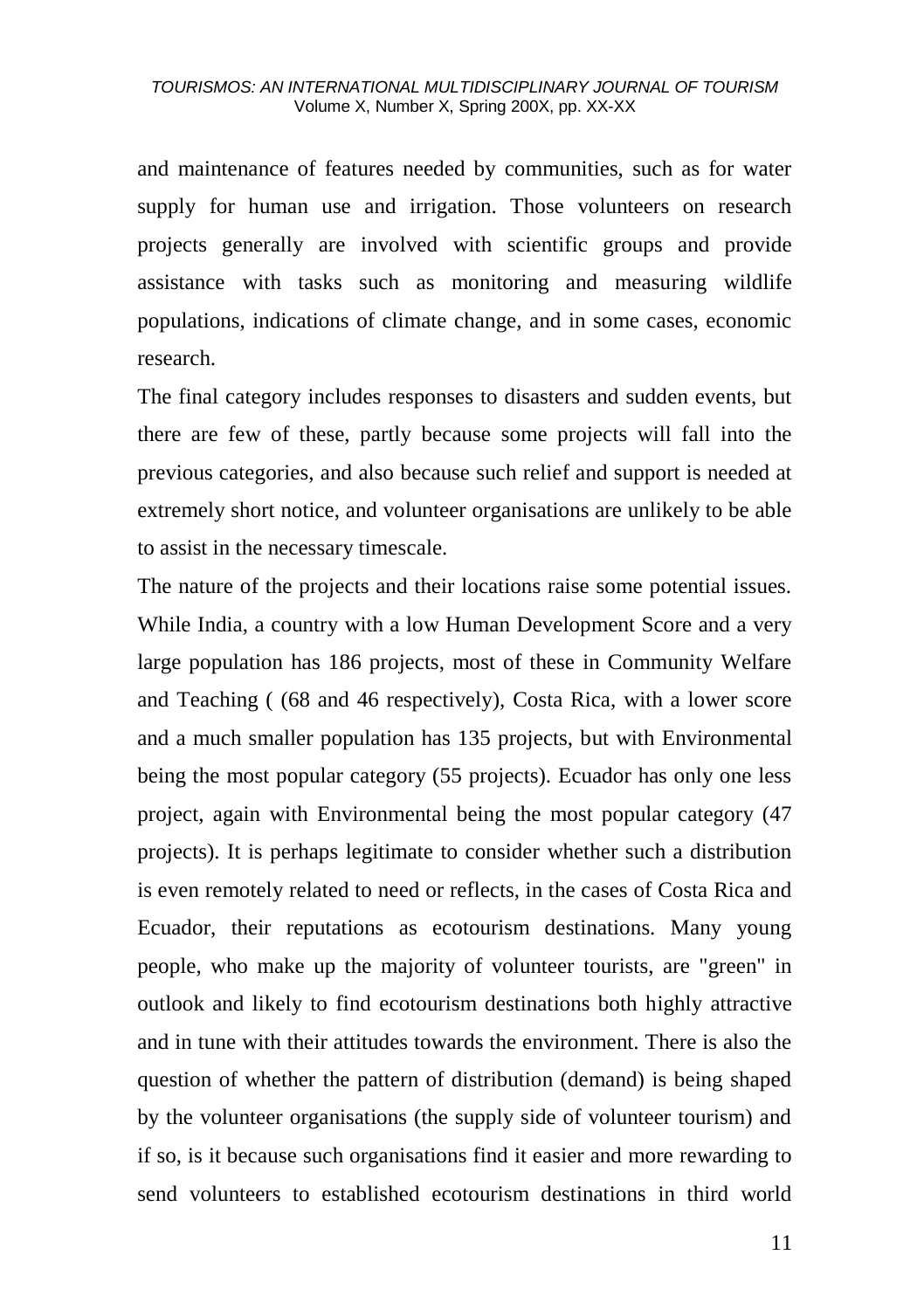#### XXXXXXXX XXXXXX & XXXXXXX XXXXXXX

countries? This would suggest that volunteer tourism is moving from a predominant focus on assistance to communities in need to one serving both the altruistic and the hedonistic feelings of the potential volunteers. If this is the case then volunteer tourism is following the pattern of ecotourism in becoming "softer" and more pleasure focused than in its original form (Weaver 2001)

#### **Volunteer Tourism Organizations**

The projects reviewed above were listed from 146 volunteer tourism organisations. The sheer number of such organisations reflects the great increase in popularity of volunteer tourism from its initial endeavours in the 1920s, when participation was highly individual, small in scale, and marked by an absence of promotion or marketing, or indeed, almost any assistance to potential volunteers. The change in scale is likely to have been mirrored by a change in motivation of those involved in providing opportunities for volunteers, and this is examined in the following section. The organisations reviewed range widely with respect to mission, nature of structure, size and experience in the field. It was decided to examine the characteristics of the leading forty organisations in terms of growth in recent years.

### **Foundations and Mission**

The importance of key individuals in the establishment of these organisations is revealed by the fact that just over half (26/40) were founded by individuals, as shown in Table 2. Beginning with Pierre Ceresole, who, as noted above, founded Service Civil International (SCI) in 1920, the pattern revealed is one dominated by western nation personalities. A considerable gap in time occurs after the first two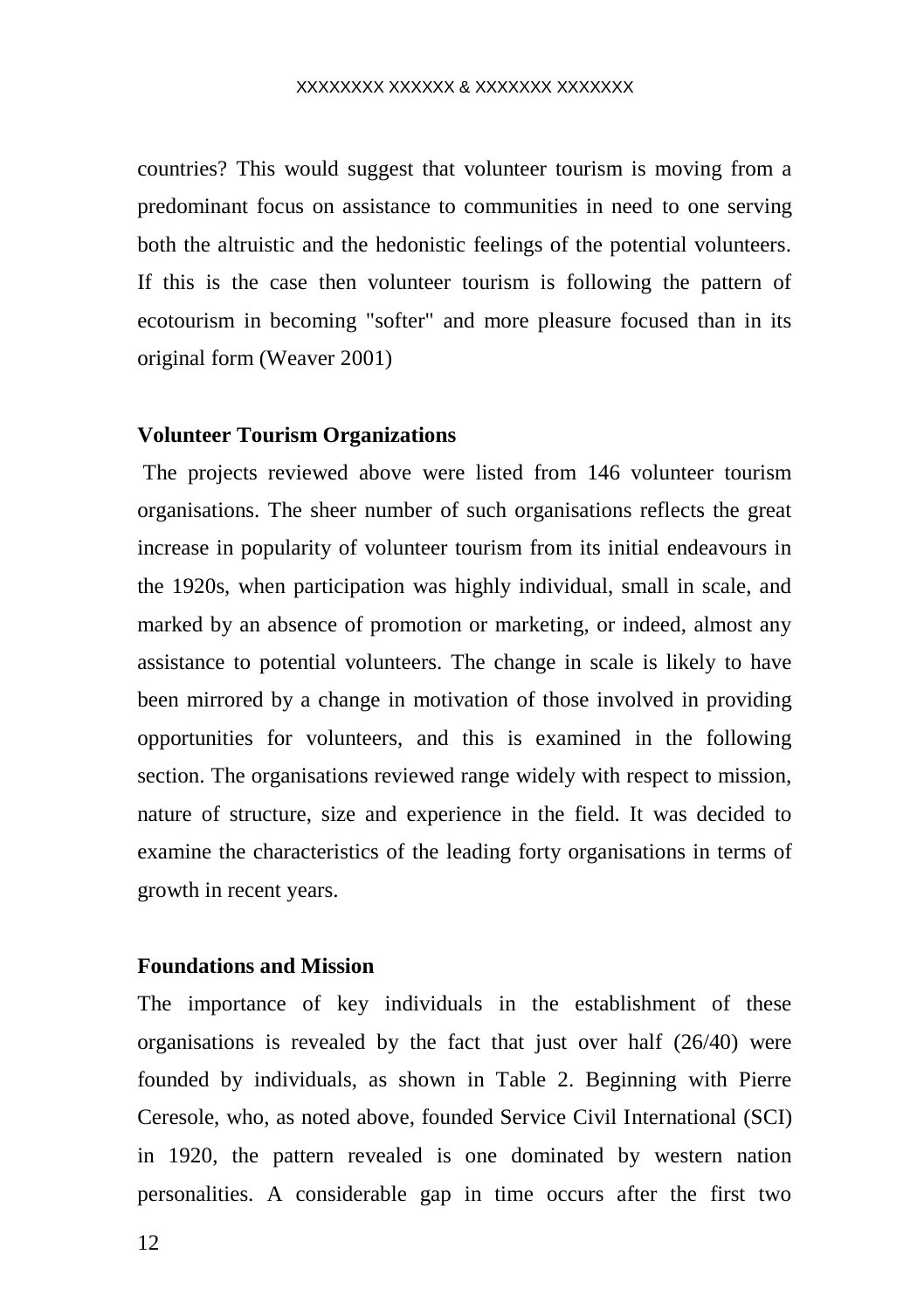organisations appeared, it is over three decades before another volunteer organisation is founded, (the British Trust of Conservation Volunteers) in 1959. Thereafter organisations began to appear at a more rapid rate. The decade of the 1980s saw a rapid increase in numbers of organisations established (13), and the 1990s saw even more (32) founded. In the last decade almost a third (46) of the 146 organisations were founded, reflecting the ongoing interest and involvement in this area.

| <b>ORGANISATION</b>                | <b>YEAR</b> | <b>FOUNDERS</b>               |
|------------------------------------|-------------|-------------------------------|
| Service Civil International        | 1920        | Pierre Ceresole               |
| <b>Voluntary Service Overseas</b>  | 1958        | Alec and Mora Dickson         |
| <b>Operation Crossroads Africa</b> | 1958        | Dr James Robinson             |
| <b>BTCV</b>                        | 1959        | <b>Brigadier Armstrong</b>    |
| Amigos de las Americas             | 1965        | Guy Bevil                     |
| Earthwatch                         | 1971        | Max Nicholson                 |
| <b>Volunteers for Peace</b>        | 1982        | Peter Coldwell                |
| <b>Global Volunteers</b>           | 1984        | Michel Gran and Bud Philbrook |
| World Teach                        | 1986        | Michael Kremer                |
| <b>Volunteer Adventures</b>        | 1987        | Jean-Marc Alberola            |
| Projects Abroad                    | 1992        | Dr Peter Slowe                |
| Greenforce                         | 1992        | <b>Marcus Watts</b>           |
| <b>Cross-Cultural Solutions</b>    | 1997        | <b>Steve Rosenthal</b>        |
| Global Vision International        | 1998        | <b>Steve Gwenin</b>           |
| <b>United Planet</b>               | 1998        | Charles F. Clarke             |
| Helping Hand USA                   | 1999        | Mel W. Slavick and Frank Cook |

**Table 2: Organisations and Founders**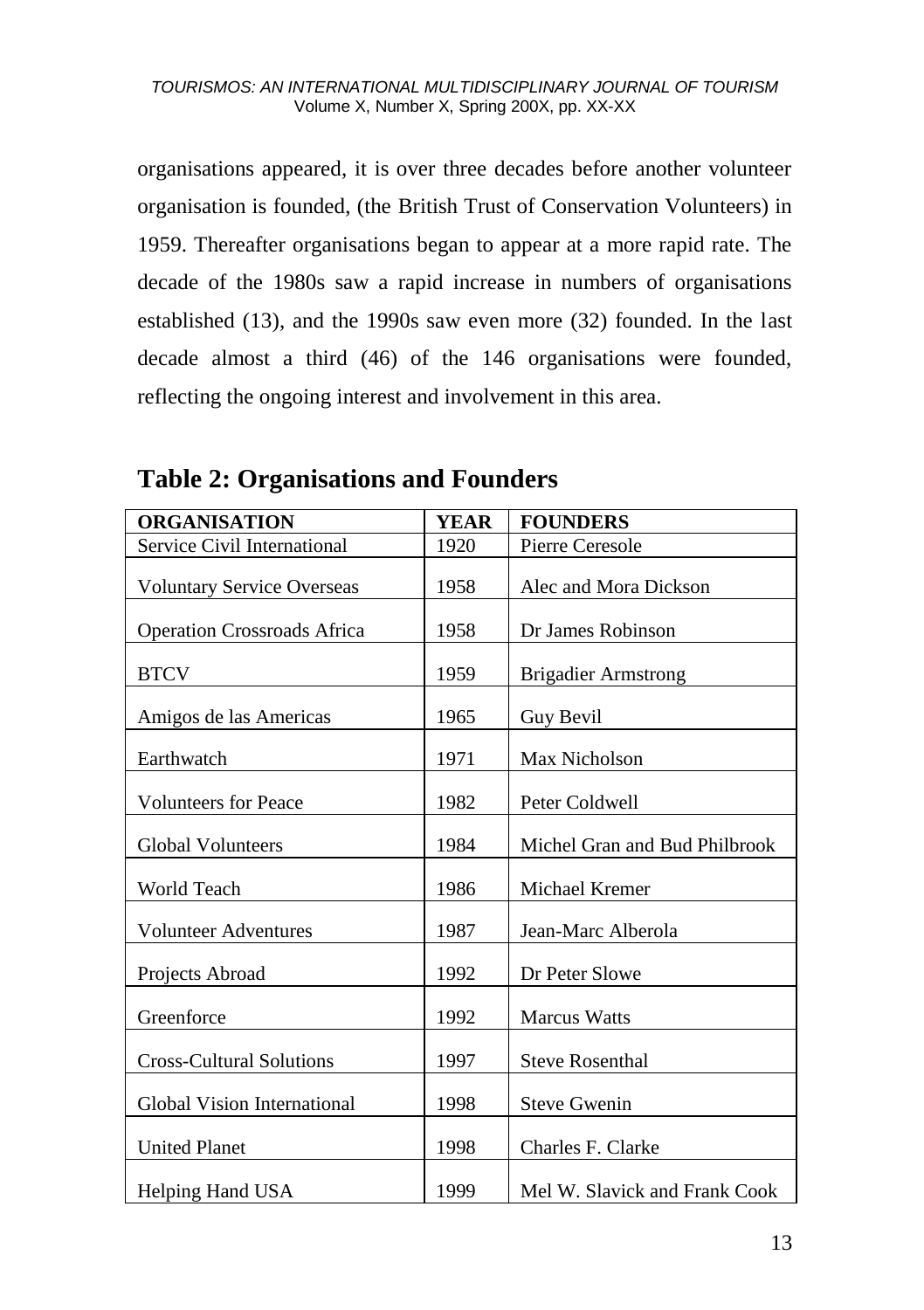| <b>Global Volunteers Network</b> | 2000 | Colin Salisbury      |
|----------------------------------|------|----------------------|
| <b>Cosmic Volunteers</b>         | 2000 | <b>Scott Burke</b>   |
| Right to Play                    | 2001 | Johan Olar Koss      |
| Mondochallenge                   | 2001 | Anthony Lunch        |
| $i$ -to- $i$                     | 2003 | Deidre Bounds        |
| Global Aware                     | 2003 | <b>Haley Coleman</b> |
| Global Youth Opportunity         | 2005 | Michelle L. Anderson |

These organisations vary greatly in terms of the number of countries they are working in, with the larger ones being active in around one hundred countries (Figure 2), while the largest group (46) work only in one country and another 40 organisations are present in between 11 and 20 countries. This variation may reflect small locally focused organisations being involved in their own country only, while the more international groups have contacts and projects around the world. Data do not exist to allow a comparison to be made between the number of countries in which organisations operate and the number of countries from which they draw volunteers.

There is also considerable variation among the organisations in terms of their financial position, whether, for instance, they claim charitable or non-profit status or exist as commercial operations. The declared status of organisations is shown in Table 3.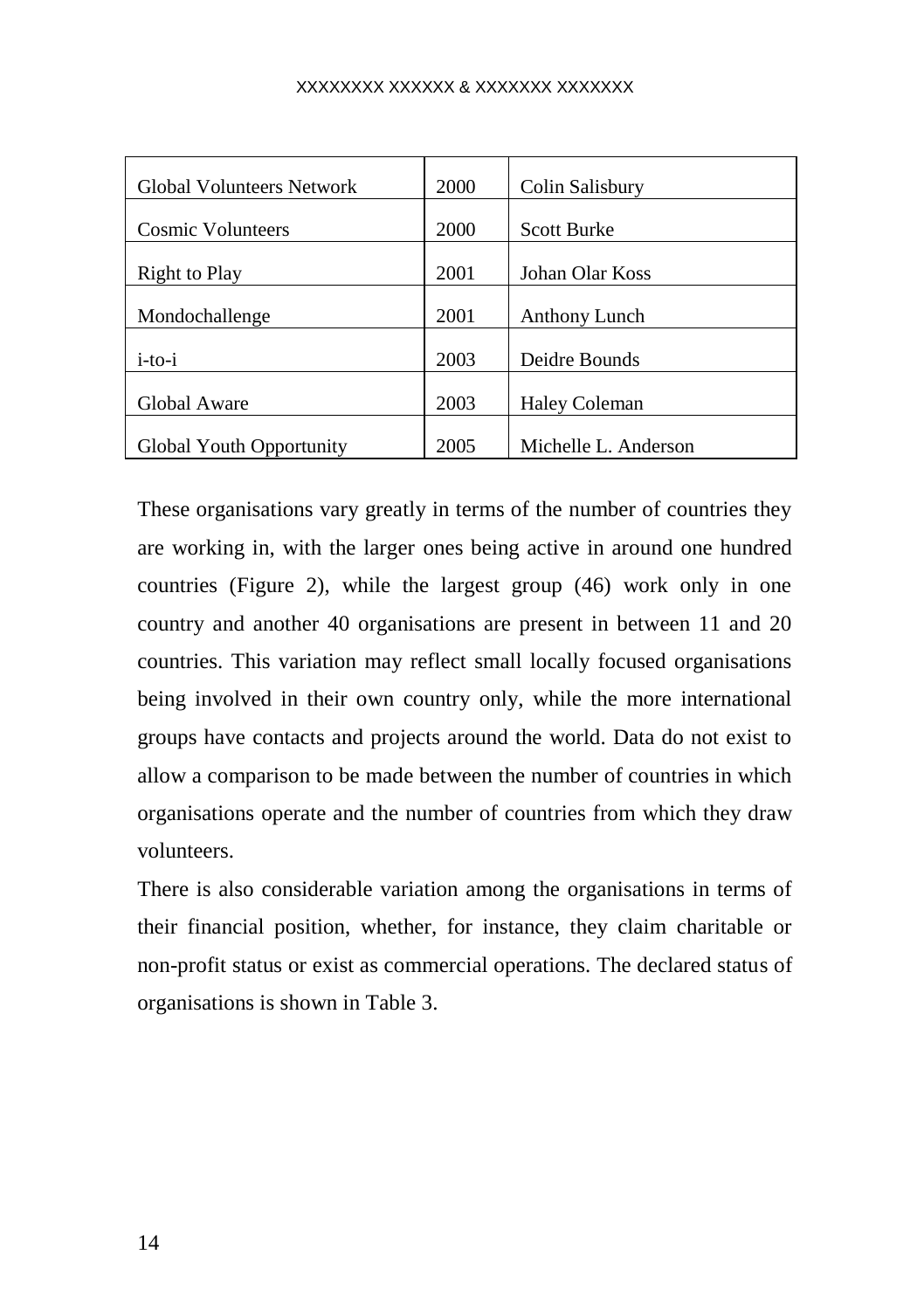| <b>Status</b>                         | <b>Number of Organisations</b> |
|---------------------------------------|--------------------------------|
| Not for Profit                        |                                |
| Operated by or working for non profit | 6                              |
| <b>Ethical NGO</b>                    | 6                              |
| <b>Not Stated</b>                     | 6                              |
| <b>Special Tour Operator</b>          | 3                              |
| Charity                               | ി                              |

# **Table 3: Declared Status**

The actual status of a number of these organisations is not clear, only two claiming charitable status, which has many financial advantages as well as a very positive image. A number (6) declared themselves as "ethical NGOs", whatever that may mean, while six did not define a status. It is clear from the above that there is great inconsistency in the way that volunteer organisations describe themselves and a lack of clarity over their financial arrangements and status. In a volunteer environment, charitable and non-profit making status are noticeable strengths and attributes for an organisation to possess and make them more likely to attract volunteers than regular commercial profit-making enterprises. Most volunteers would appear to want any financial gains to accrue to the communities in which they are working rather than commercial organisations in First World countries. Despite the inconsistencies noted, it is significant that all companies stated that their pricing policies and businesses are operated on ethical grounds, an important fact given that prices and costs of volunteer holidays have raised concern amongst the media (Times 2008).

In terms of pricing, the proliferation and variety is again apparent with different organizations adopting different pricing strategies (Table 4).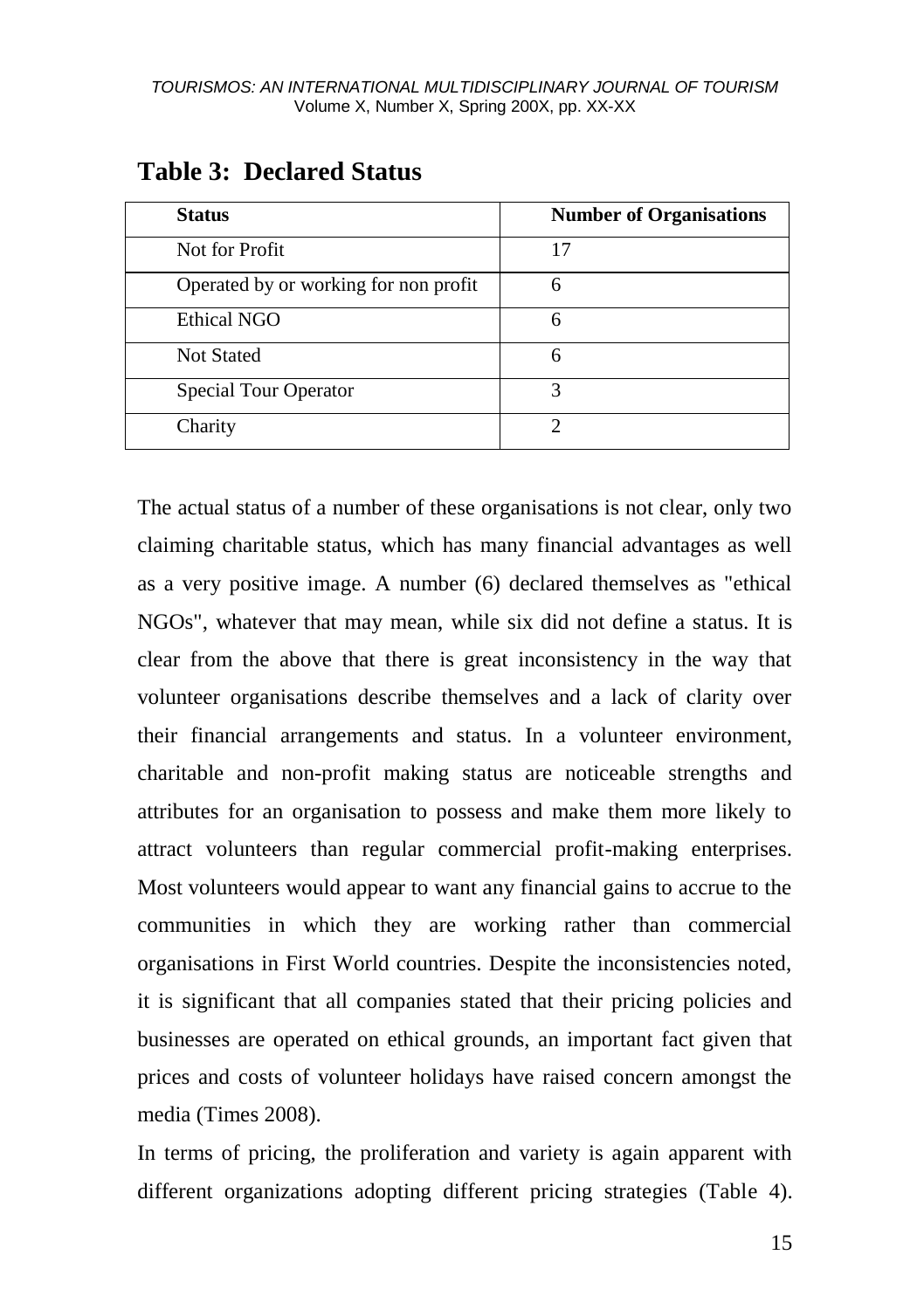Starting with the cheapest projects, only one of the forty organizations examined offered volunteer projects for the price of a one-off application/membership fee. This fee was around \$500 US and it provided the opportunity to customers to choose another project without charge, as long as they wished to travel within the same year. There was also one organization that offered volunteer opportunities in return for a \$1,500 US deposit, which participants could collect after completing their volunteer efforts.

| <b>Table 4: Pricing Policy</b> |  |  |
|--------------------------------|--|--|
|--------------------------------|--|--|

| <b>Pricing Policy</b>         | <b>Number of Organisations</b> |
|-------------------------------|--------------------------------|
| <b>Fixed Price</b>            | 25                             |
| Not Clear (Call back service) | 10                             |
| No prices                     | 3                              |
| Single Application Fee        |                                |
| Deposit                       |                                |

Three organizations refrained from disclosing any details about their volunteer opportunities. Instead they offered guidebooks for sale at prices ranging from \$ 30 to \$ 75. The vast majority of organizations, 25 out of 40, provided volunteer opportunities at a fixed rate with an all inclusive packaged deal format. The fee in general included project fee, volunteer coordination, accommodation, and administration expenses. These fees range from \$ 300 US to \$ 1,000 US per week depending on destination, project and of course the type of accommodation. Most do not include the cost of travelling to the location of the project.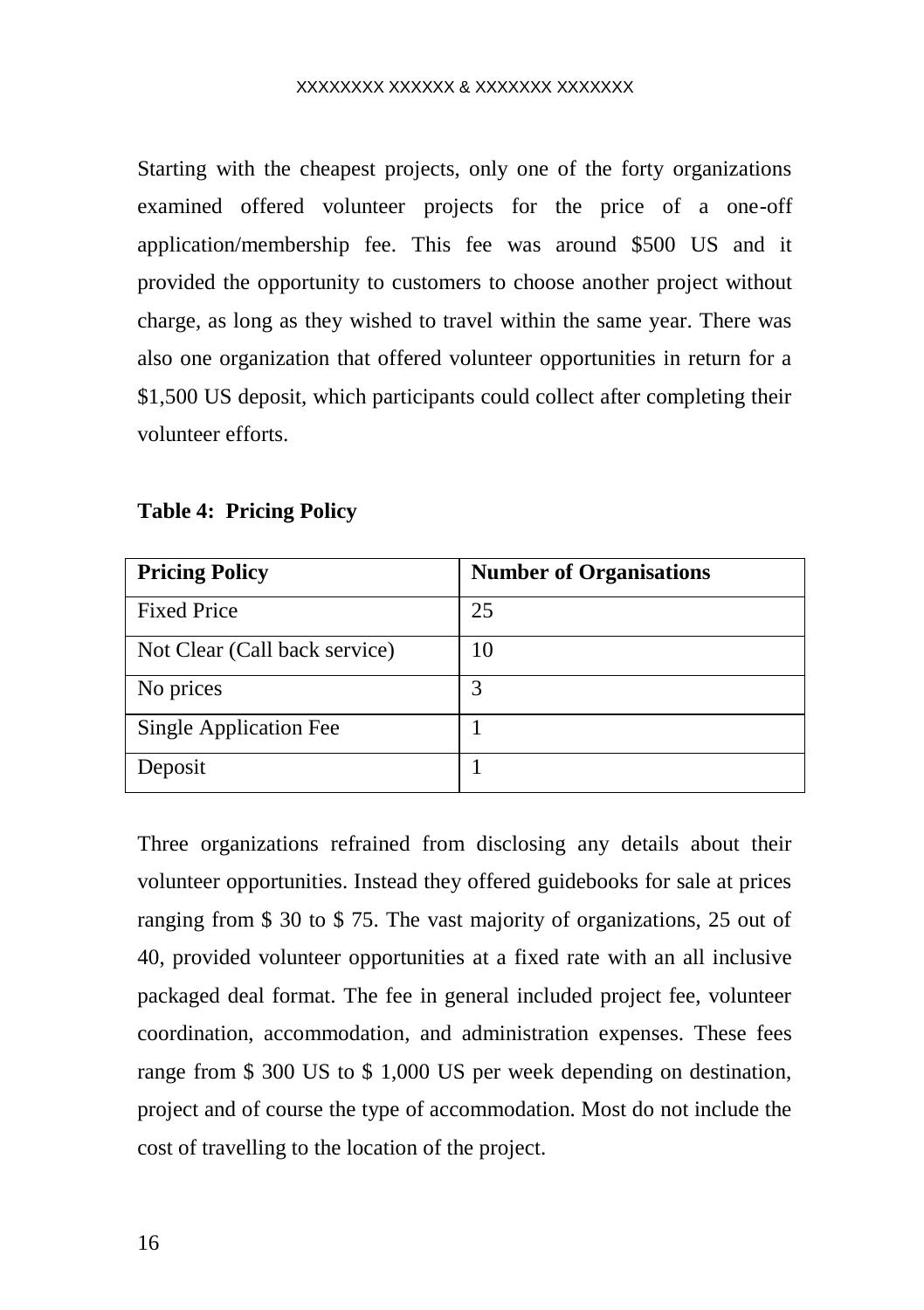Adding to the price of volunteer participation are certain extras which participants can purchase at their own discretion (see Table 5). These extras vary from short excursions and city tours to safari experiences. A recent development in the field is the option of obtaining academic credit, from mainly US academic institutions. The cost of such an optional extra varies from organization to organization and university to university. There were 10 organizations that would not disclose any details of this option on their website. Instead they offer a call-back service, perhaps in an attempt to utilize direct contact in recruiting new volunteers. It becomes apparent that ambiguity, uncertainty and proliferation exist in the pricing and packaging of most volunteer organizations. This may have certain implications in terms of the impact and contribution of the organizations to the destinations utilised.

| <b>Extra Options</b>           | <b>Number of Organisations</b> |
|--------------------------------|--------------------------------|
| Extra Supplements              | 20                             |
| Not Stated (Call back service) | 10                             |
| Academic Credit                | 8                              |
| No Extras                      |                                |

**Table 5: Extras on Offer** 

## **Long Term Viability and Value**

The great range of charges, financial status, scale of operation and training required of volunteers raises questions about the benefits to communities from volunteer projects. There is no doubt that there are extremely valuable organisations that contribute a great deal, but equally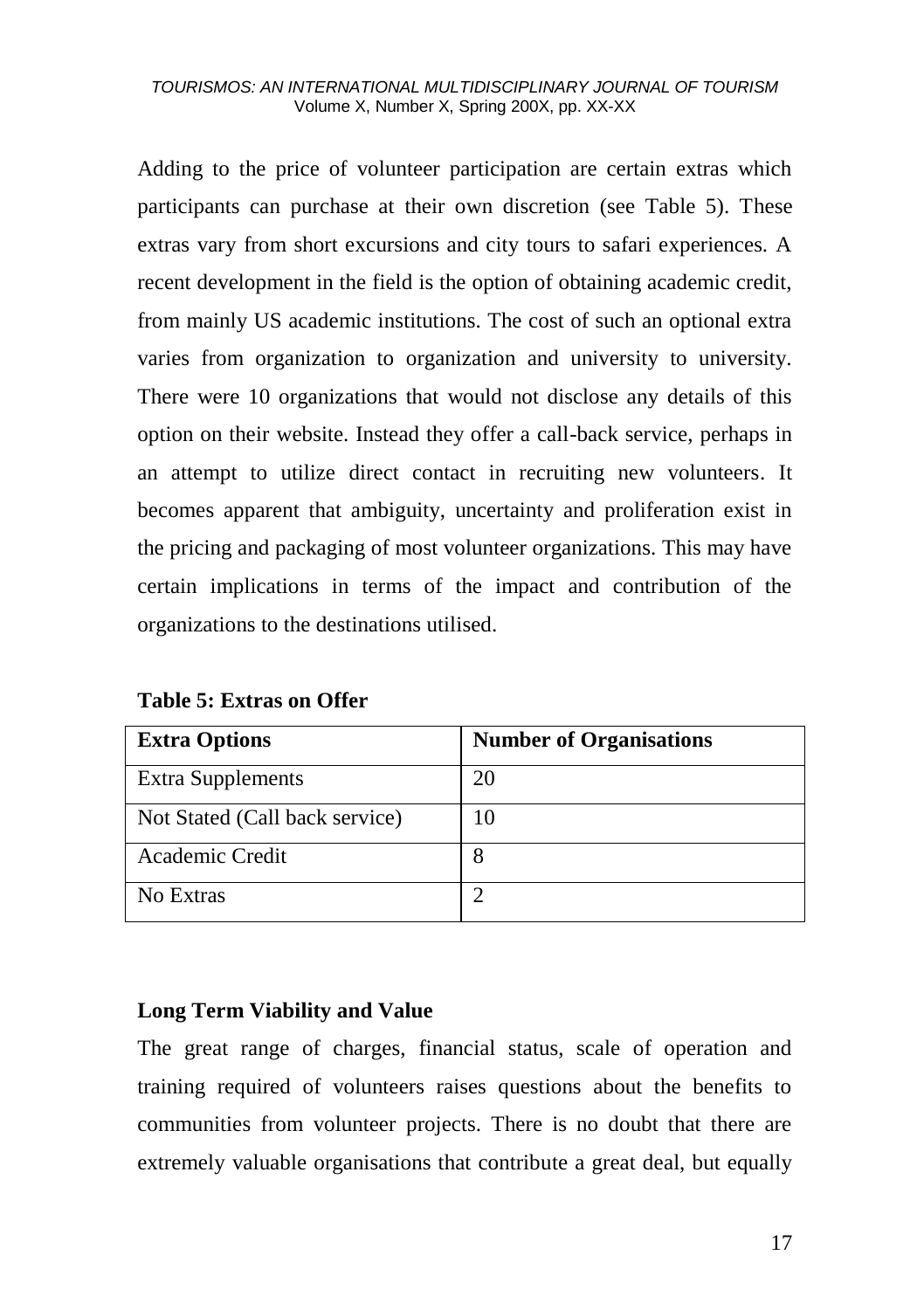there are other organisations that may be putting profit ahead of community benefit and be more concerned with providing volunteers with a holiday than with actually improving conditions in destinations communities. Those organisations that appear to have a clear mission and philosophy to international volunteering can, to some extent, be identified from their mission statements, their stated philosophies, and their requirements from and commitments to the volunteers they recruit. One such mission statement from Frontier Org.is a good example:

"Our conservation projects are established with the central aim of empowering local communities to manage their livelihoods sustainably, improving the overall quality of their lives and preventing over-use of their natural resources" (Frontier.org)

Statements from the International Volunteer Program Association (IVPA.org) make it clear that organisations should provide clear instructions to potential volunteers about what their role would be and what demands would be placed upon them. It is expected that organisations would offer a clear picture of their structure and what services are offered to volunteers such as instruction and preparation. The Association prescribes organisations to operate following four basic elements; these are sensitivity, service, involvement and long term viability (figure 3). This is in order to provide a satisfactory and safe experience to volunteers and to ensure the benefits of projects are maximised. In terms of sensitivity, this element is to ensure volunteers are culturally sensitive when in the field and can learn from their experience. Service ensures that volunteers are committed to provide appropriate and good service while working on their project. Involvement and long term viability are to maintain contact with volunteers on their return and to obtain feedback on their experiences and to enable projects to have long

18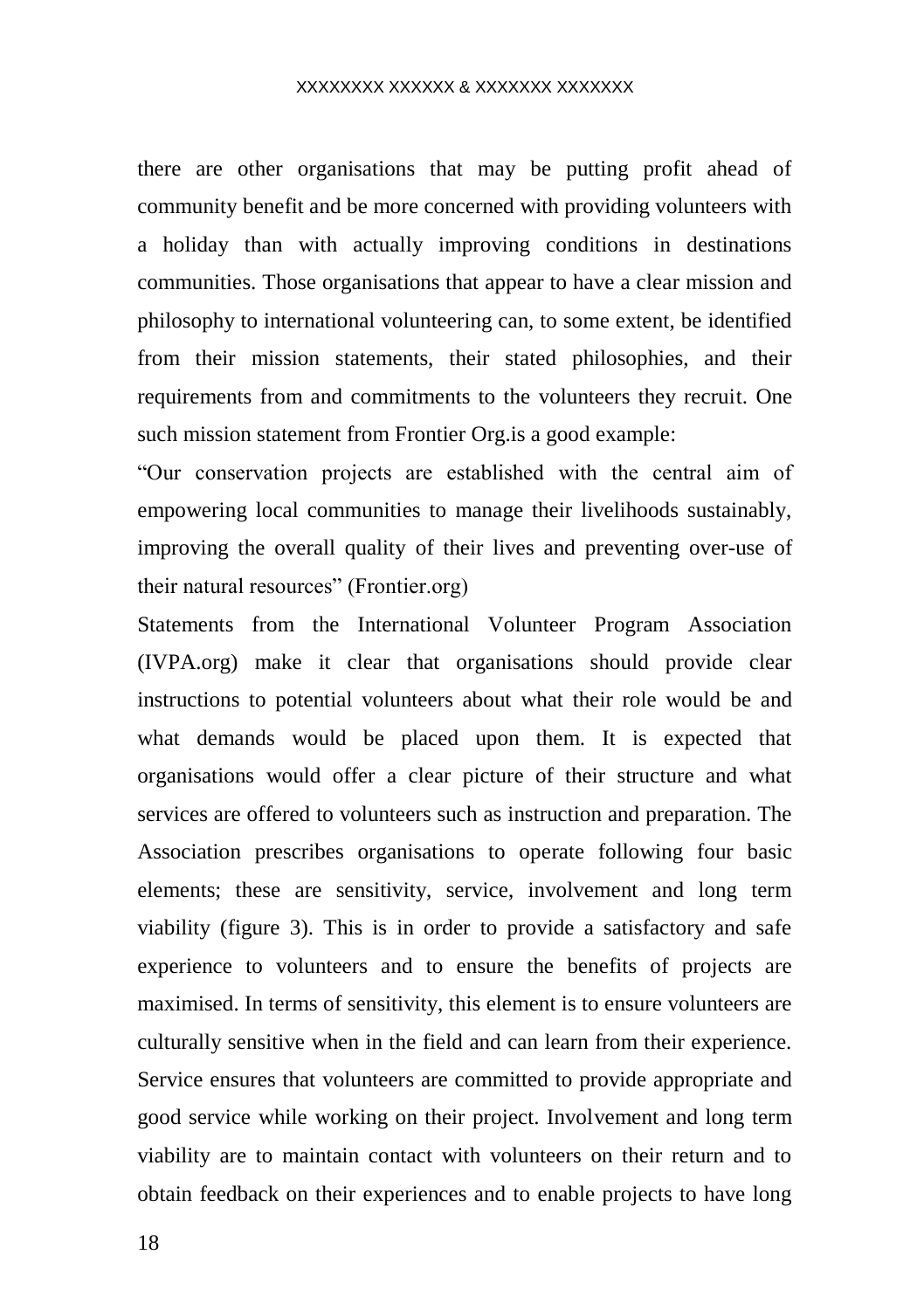term benefits to the communities involved, even after completion of specific tasks.

Such commitment to their project and their impact is underlined by the fact that these conservation efforts are part of longer term programmes which may last up to five years. This commitment to projects does not seem to affect prices, since Frontier.org are able to offer projects for the relatively low value of \$ 125 US per week (excluding flights).

## **Figure 1: Elements of Good Price**



In order to ensure that volunteers have sufficient knowledge and sensitivity, it could be expected that most organisations would offer some level of training before putting volunteers in the field, however, as Table 6 shows, only 16 out of the 40 top organisations clearly offered training to volunteers. Such training might include teaching qualifications, PADI diving qualifications, and language training when locations are in non-English speaking countries, as are the majority of cases. The lack of clarity by the majority of organisations is disconcerting, some only offering pre-departure "briefing" after registration or open-day events,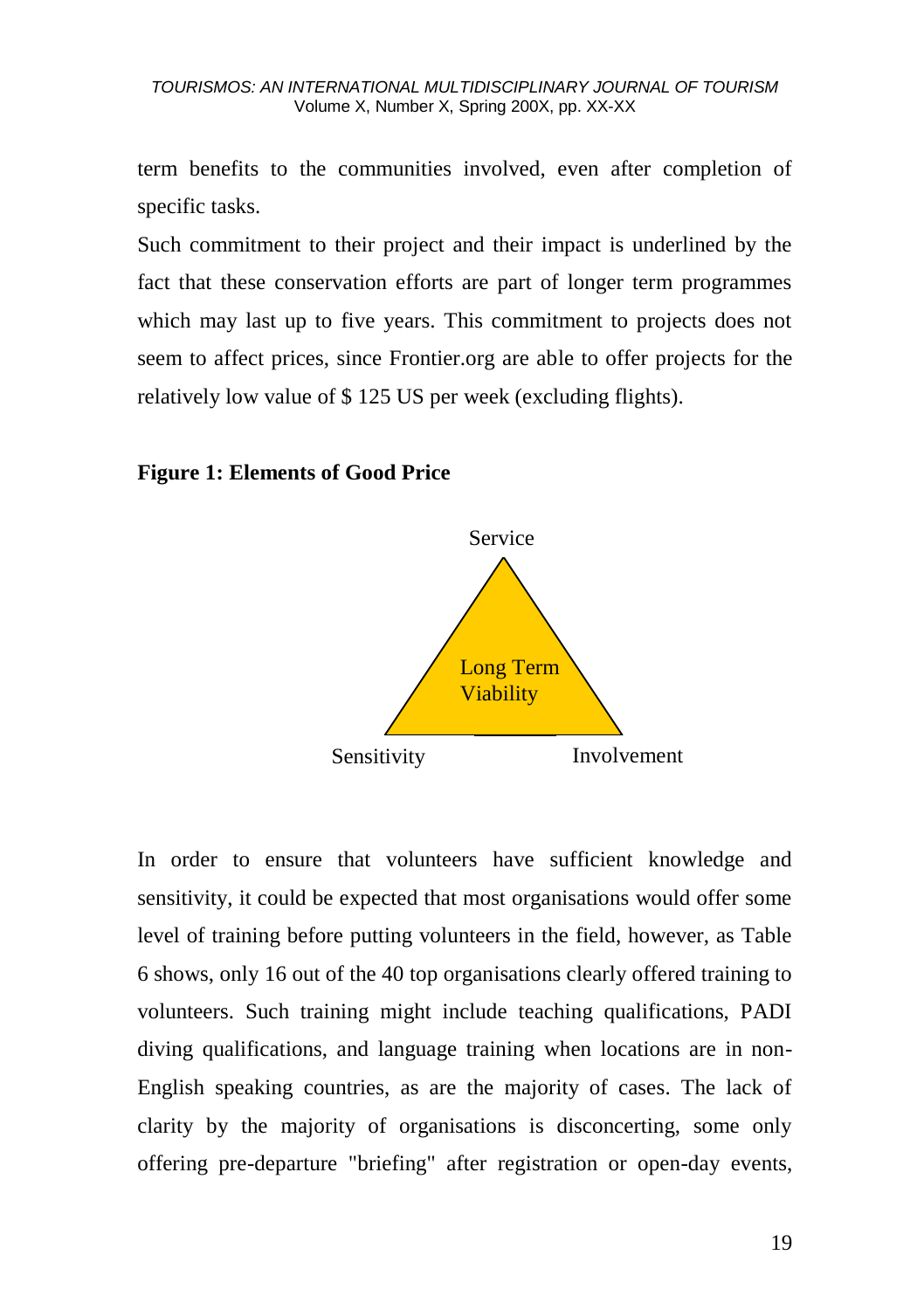although the latter could be seen as more for recruitment than training purposes. The necessity of training will clearly vary with individual projects, in some cases it may not be necessary, on other cases, nonprovision might be a means of reducing costs for the organisation.

| <b>Training</b>       | <b>Number of Organisations</b> |
|-----------------------|--------------------------------|
| Some sort of Training |                                |
| Not Clear             |                                |

 **Table 6: Volunteer Training** 

Not all applicants are necessarily suitable as volunteers and there is some obligation on the organisations to ensure that people are appropriate to work on the various projects. Organisations would find it difficult to object on many grounds to potential participants and most welcome the majority of applicants if they are considered fit and able to do the necessary work. Letters from physicians may be required if the work is highly physical, and age limits of 18-90 years seems general practice. Those under 18 normally require parental consent, but this is changing as more opportunities are being made available for family groups to participate. There is considerable variation in the detail of screening of potential volunteers undertaken by organisations which raises some possible problems. For example only a quarter (28%) of organisations surveyed makes background checks with respect to personal data, or more critical aspects such as police or criminal records.

In terms of gender, both male and female volunteers are welcome within generally mixed sex groups of volunteers. Members of the gay and lesbian communities appear to be welcome also, but organisations caution that in some destinations volunteers may need to keep a low profile. Looking at statistics provided by Peace Corps the profile of their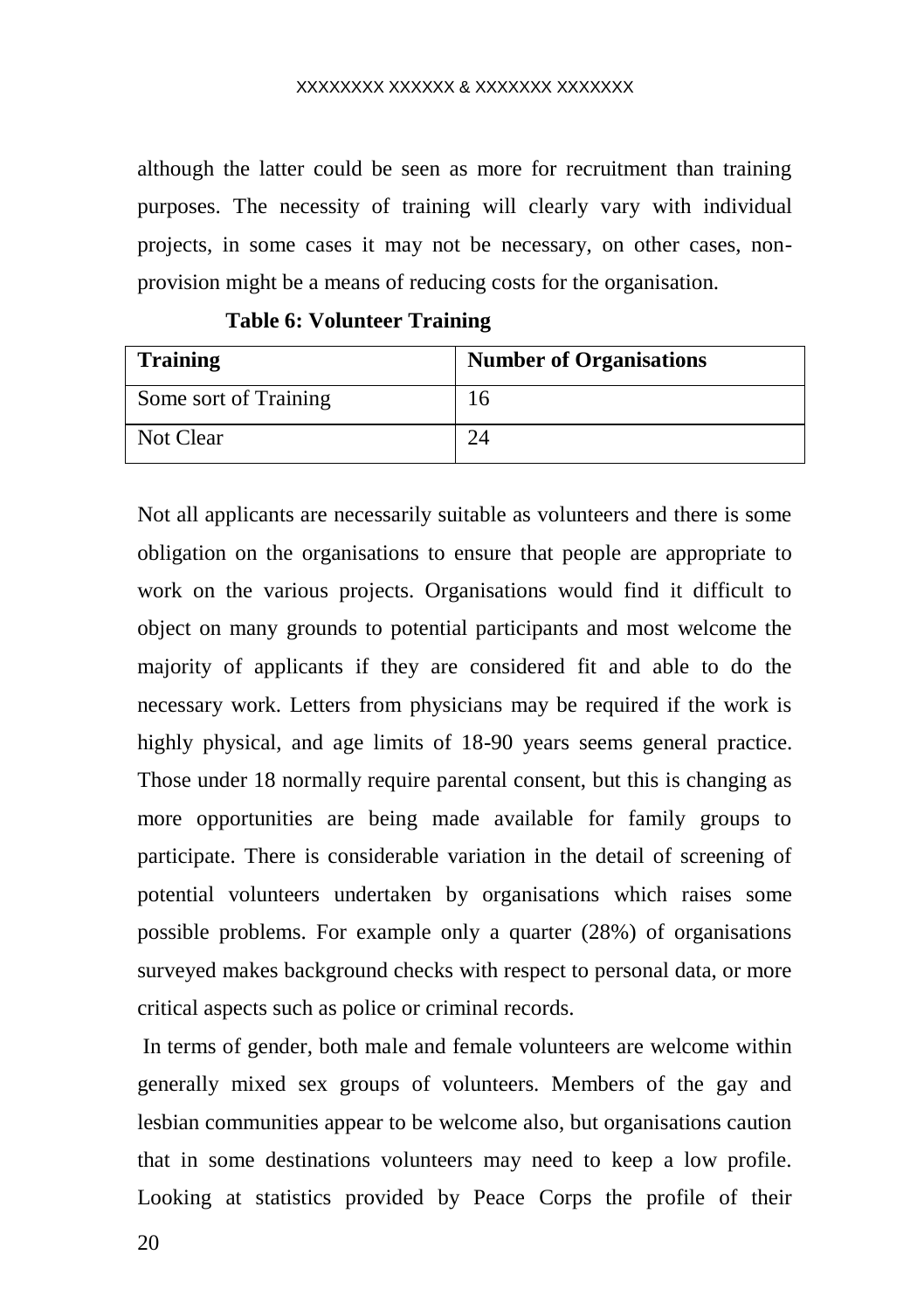volunteer participants shows 3/5 of their volunteers are female and 2/5 male. The average age of their participants is 27 years and the median is 25 years but 5 per cent of participants are over 50 years old with the oldest being 80 years of age. The vast majority of volunteers (93 percent) are single and only 7 percent are married. In terms of education, 95 percent of Peace Corps volunteers have at least an undergraduate degree, which suggests that their market is well educated people.

## **Financial Contribution Policy**

There is a certain hesitation about providing direct monetary support to communities or projects which might stem from the perceived discomfort related to former colonial stereotypes. Volunteer tourism organizations profess a non-handout-policy because, as they describe on their websites, they aim to create self-sufficient and sustainable projects in communities in need. On their website for example i-to-i stipulate that they avoid monetary handouts so that the projects:

"…do not become reliant on drip-fed financial aid for their continual existence" (i-to-i.com)

They argue that direct financial contributions can have a destabilising effect on the development and spirit of communities. They continue with their argument that in case their involvement ceases ("… the reasons can vary from an act of God, war, to a destination becoming less popular" (ito-i.com)) then a once relied on source of income is instantly removed and some of the projects would collapse.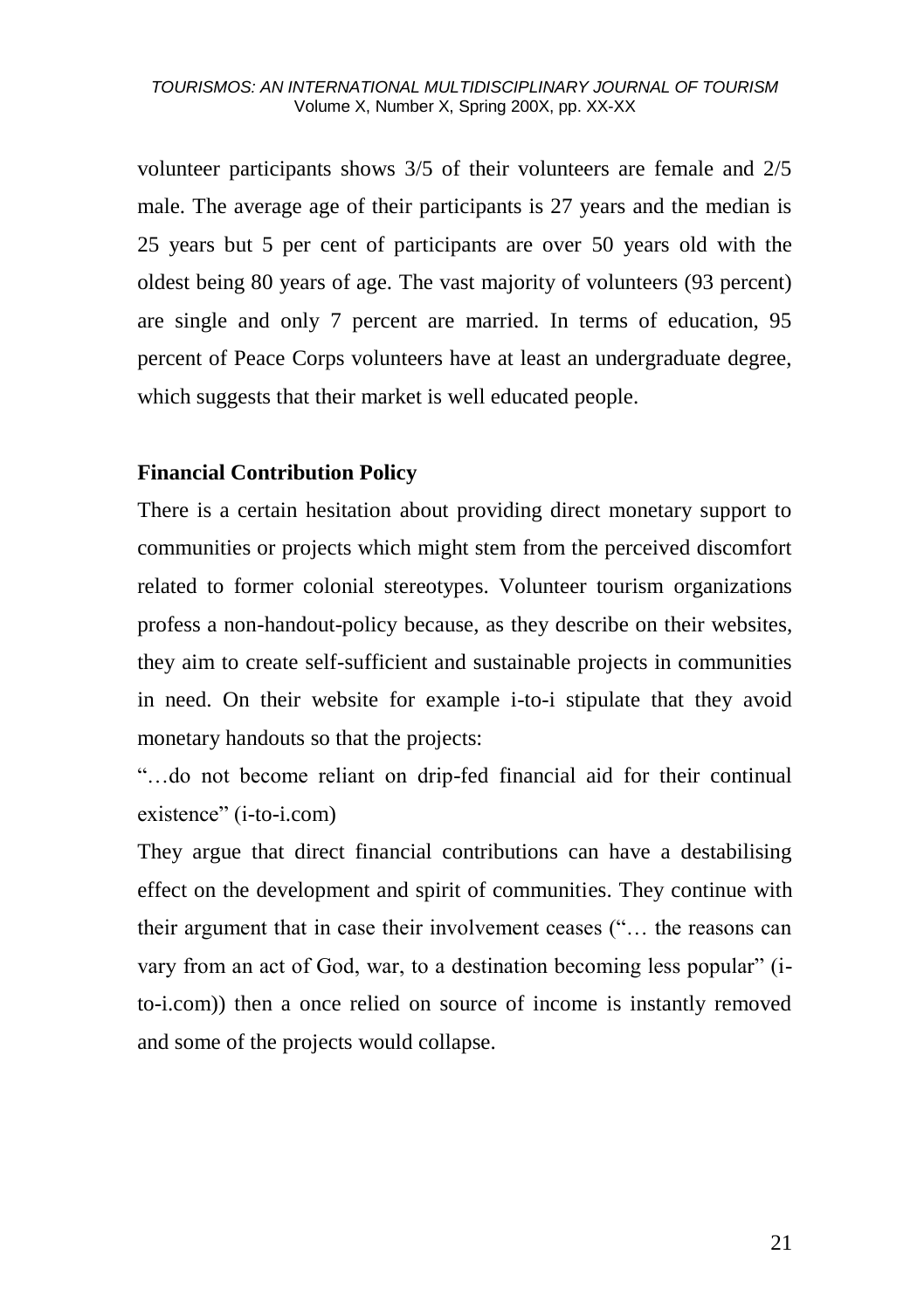### **Local Involvement**

Another way the organizations can contribute indirectly to local communities is by providing employment for locals. This can empower the employees and create the right conditions for long term viability. As shown in Table 7, different organizations have different policies in terms of employment of locals. Over half (23) of the organizations made no explicit claims or statements on their website that they make sure they utilize local staff, while 9 organizations, even though they imply using staff on location they do not give any detailed information in terms of numbers or the nature of their employment.

|  |  | <b>Table 7: Employment of Locals</b> |  |
|--|--|--------------------------------------|--|
|--|--|--------------------------------------|--|

| Employment                           | <b>Number of Organisations</b> |
|--------------------------------------|--------------------------------|
| No Claims of Employment of 23        |                                |
| Locals                               |                                |
| <b>Implicit Employment of Locals</b> | 9                              |
| Clear Employment of Locals           | 8                              |

## **Conclusion**

It is impossible to overlook the role that individual initiative and business acumen has played in the development of structures and contemporary forms in volunteer tourism. Its transformation into a commercial business was probably inevitable due to the potential market appeal of volunteer tourism products. It could be argued that the mass-tourism model of packaging and segmentation now used in volunteer tourism was adopted because of its evident commercial success and popularity. Volunteer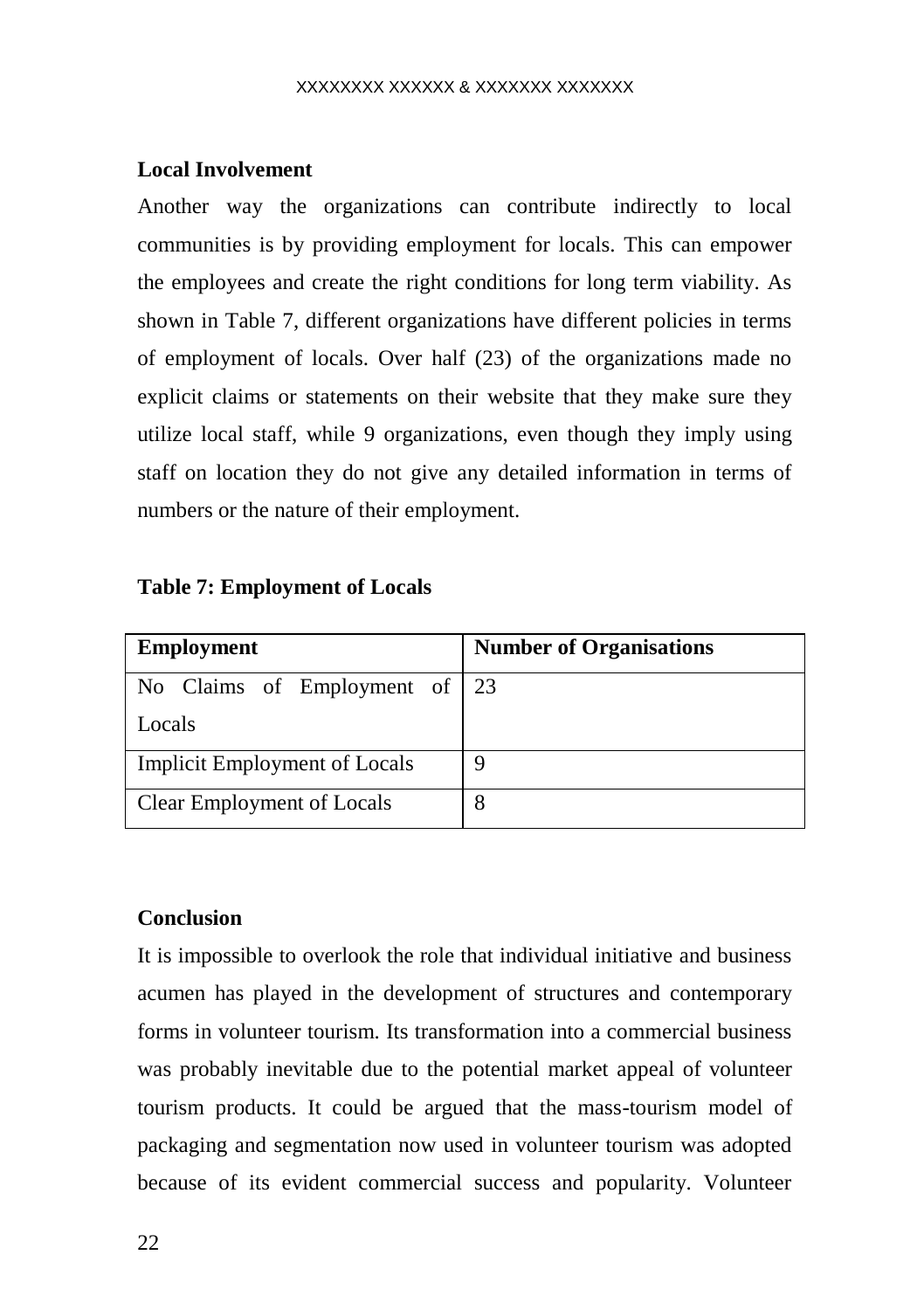tourism has now been segmented and packaged into its contemporary form (see Ellis, 2003). Through purposefully designed websites volunteer organisations ensure that volunteers are portrayed as the archetype of a new kind of tourists who have compassion and empathy for the plight of the disadvantaged, the neglected, the endangered and the needy, irrespective of species, situation or destination, an approach that has proven very successful.

As discussed earlier, a significant segment of the volunteer organization sector labels itself as non-profit. Yet the market is becoming more and more prolific with many organizations diversifying and offering various extras as part of the volunteering experience. Recently, there have been media calls for the volunteer organizations to stop charging large amounts of money for their services using the argument that where there is a need, volunteering and assisting should be free of charge. Volunteer Organizations now find themselves facing a dilemma as to which should be the way forward. The organizations can be viewed as being on a continuum in terms of their priorities between profit and altruism, with some being closer to one end in terms of their practices and others closer to the other. It can be argued that a similar continuum applies to the volunteer participants themselves. Volunteers have to balance their participation between altruistic sacrifice and hedonistic pursuits when selecting and participating in a volunteer project.

In conclusion, it is not possible at this point to determine the nature of the balance between supply and demand for volunteer tourism, and which sector is leading which. There has clearly been massive growth in the activity, but it cannot be stated whether this is due primarily to a genuine growth in numbers of people with altruistic or empathetic motives wishing to devote their holidays to worthy causes or due to effective and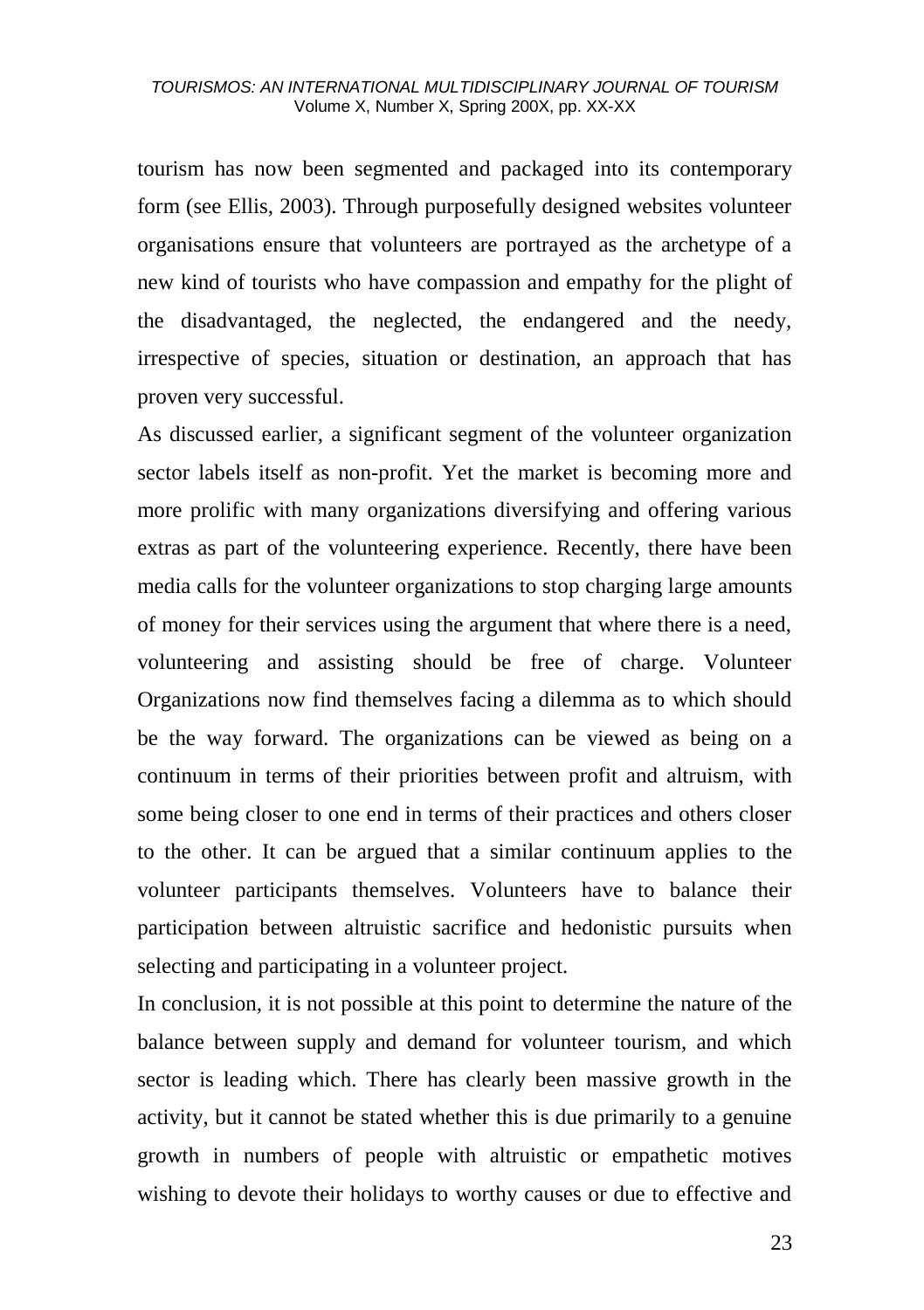intensive marketing of volunteer holiday opportunities which allow wellmeaning individuals to combine assistance to others with enjoyment and self-enhancement. The pattern has changed very greatly from the 1920s when volunteer tourism was essentially personally motivated and organised and more a case of doing-good in one's leisure time, to the 2000s when opportunities exist to have a holiday in a pleasant location and feel one is contributing to good causes. The balance has clearly shifted away from empathy towards hedonism and from altruism to profit. Whether the growth of volunteer tourism will continue, and the balance will swing back and if so, when remains to be seen.

### **REFERENCES**

Boissier, P. (1985) "*History of the International Committee of the Red Cross: from Solferino to Tsushima*" Geneva: Henry Dunant Institute.

Brown, S. and Morrison, A. (2003). "Expanding volunteer vacation participation: An explanatory study on the Mini-Mission concept". *Tourism Recreation Research*, 28(3): 73-82

Butler, R.W. (1990) "Alternative Tourism: Pious hope or Trojan Horse?" *Journal of Travel Research* 3: 40-45

Callannan, M and Thomas, S. (2003) as cited in Novelli, M. (2005), "*Niche Tourism*" London: Butterworth and Heinmann.

Ceballos-Lascurain, H. (1990) "Tourism, ecotourism and protected areas". Paper presented at the  $34<sup>th</sup>$  working session of the Commission of National Parks and Protected Areas. Perth, Australia, 26-27 November

Chapman, R. (1982) "*The Eye of the Wind: The story of Operation Drake",* London: Hamilton.

Cnaan, R.A., & F. Handy. (2005). 'Toward Understanding of Episodic Volunteering'. *Vrijwillige Inzet Onderzocht* (*VIO*, Netherlands ) 2(1): 28- 35

Dann, G. (1981) "Tourist Motivation: An appraisal" *Annals of Tourism Research*, 8 (2): 187-219

Davis Smith, J. (1992) "*An introduction to the voluntary sector"* London: Routledge.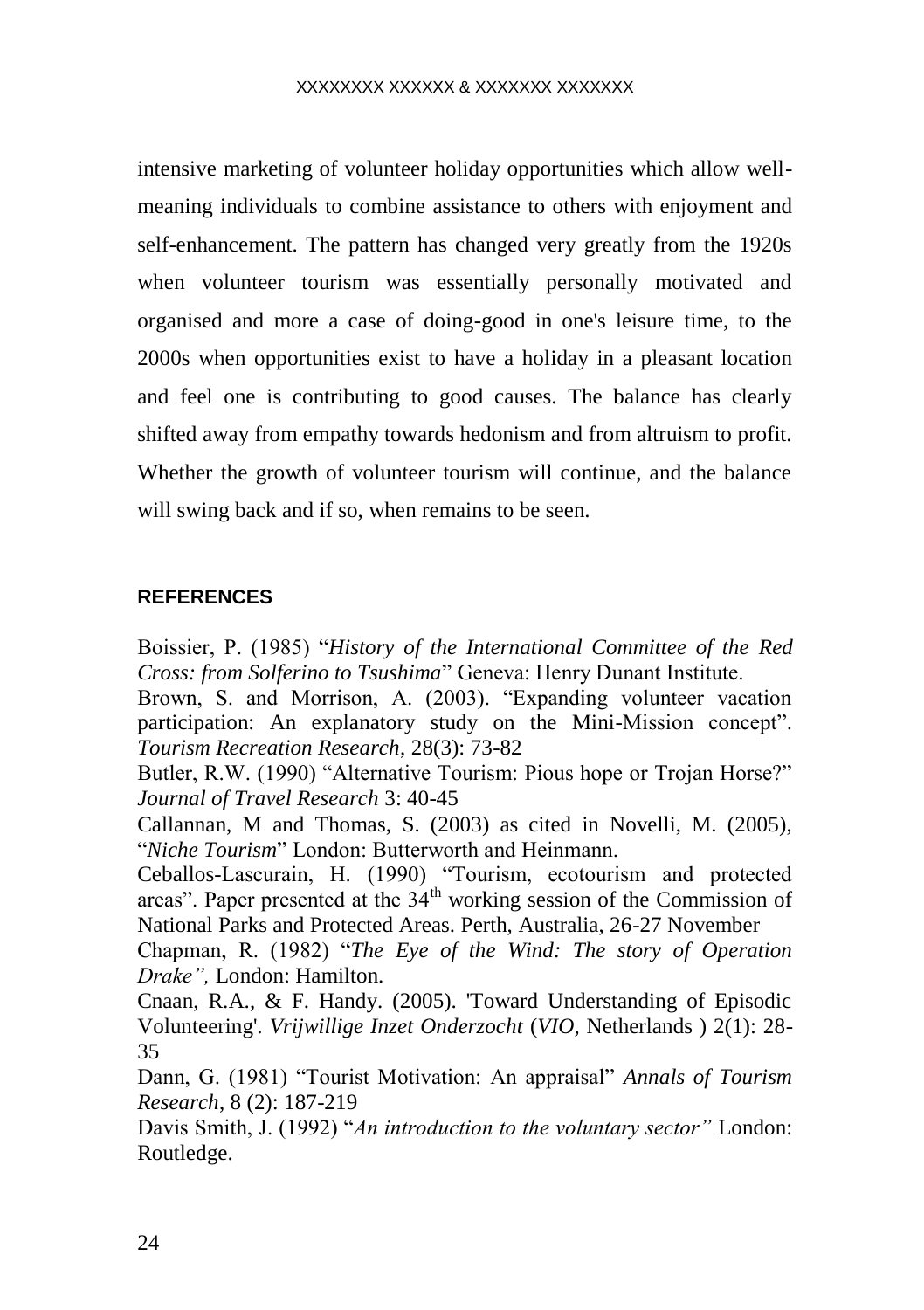Ellis, C (2003) "Participatory Environmental Research in Tourism- A global View" *Tourism Recreation Research*. 28, (3): 45-55

Gittman, B. (1975). Selected Demographic and Attitude Variables in Relation to Women's Motivation for Full-Time Employment, Part-Time Employment, Full-Time Homemaking and Volunteer Work. Education Resources Information Centre ED178797.

Go Abroad. (2007). Http://www.goabroad.com/ [Accessed the 13th of May 2007]

Graham, M.M. (1995). Volunteering as heritage/volunteering in heritage.

In R.A. Stebbins and M.M. Graham (Eds.), Volunteering as Leisure/ Leisure as Volunteering: An international assessment. Wallingford: CABI.

Howard, D.A. (1964). Structure and Symmetry in Sir Gawain. London: Speculum.

Henderson, K.A. (1981). Motivations and perceptions of volunteerism as a leisure activity. Journal of Leisure Research, 13: 260-274.

i-to-i.com. (2007). "About". Http://www.i-to-i.com/ [Accessed on May 2007].

International Volunteer Program Association. (2007). Http://www.volunteerinternational.org/ [Accessed on December 2007]

JFK quotes. (2007). Http://www.brainyquote.com/quotes [Accessed on April 2007]

Johnson, P. (1997). A history of the American People. New York: Harper Collins.

Kamaro, O. (1996). Ecotourism: Suicide or Development? Voices from Africa. UN NG Liaison Service. UN Service: Sustainable development.

Kendall, J. and Knapp, M. (1996). The Voluntary Sector in the UK. Manchester: Manchester University Press.

Kraybill, D.B. (1997). Plain Reservations: Amish and Mennonite views of media and computers. New York: Routledge.

Krippendorf, J. (1999). Holiday Makers. Oxford: Butterworth-Heinemann.

Mansfeld, Y. (1992). From motivation to actual travel. Annals of Tourism Research, 19(4): 399-419.

McGehee, N.G. & Norman, W.C. (2002). Alternative Tourism as Impetus for Consciousness-Raising. Tourism Analysis, 6(3/4): 239-251.

O"Neil, M. (1991). Naturally Attractive. Pacific Monthly, 25 September.

Rivlin, A.M. (1992). Reviving the American Dream. USA: Brookings Institution Press.

Service Civil International. (2007). Http://www.sci.org. [Accessed the 7th of May 2007]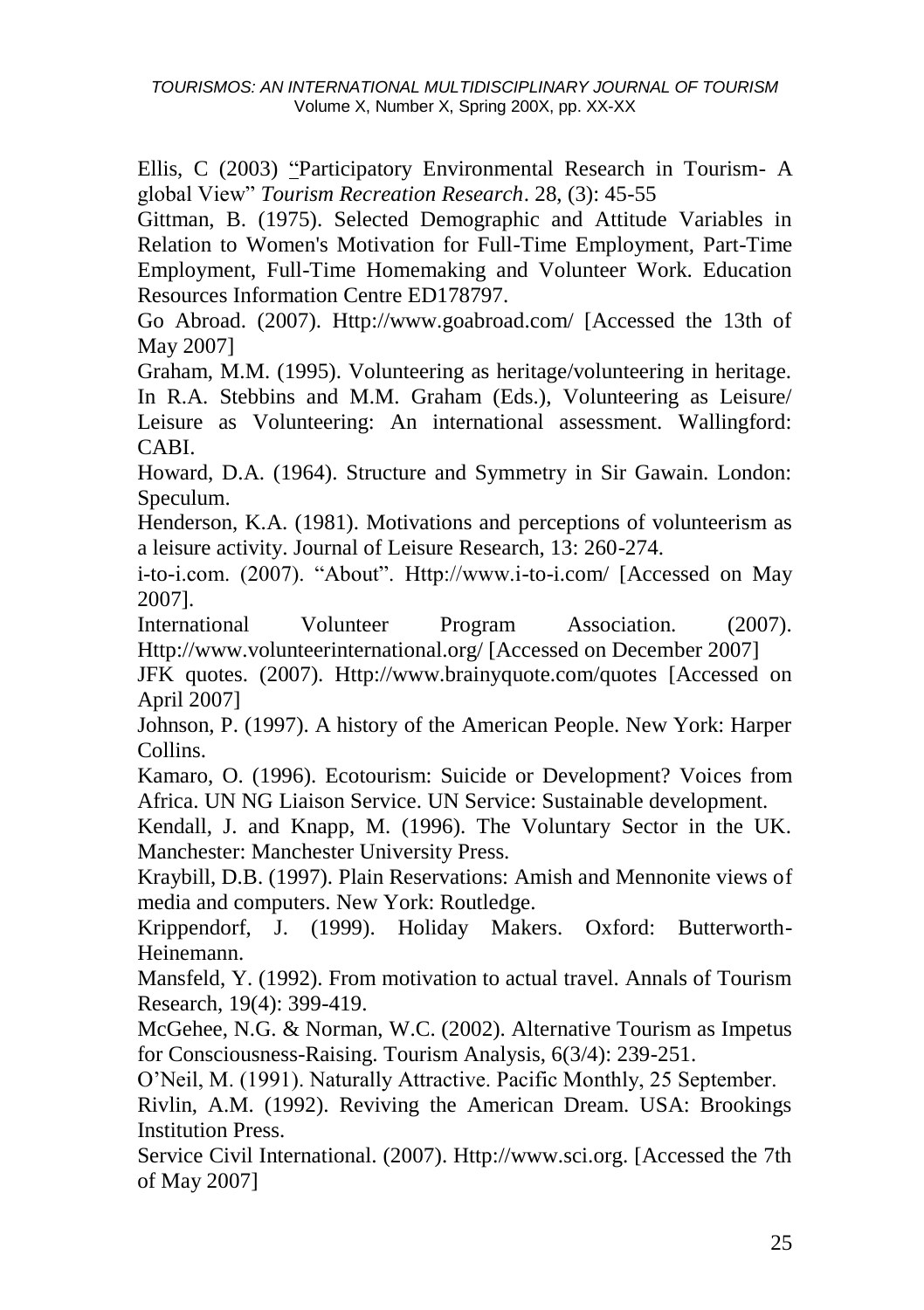Stebbins, R.A. and Graham, M.M. Volunteering as Leisure/ Leisure as Volunteering: An international assessment. Wallingford: CABI.

Starr, J. M. (1994). "Peace Corps service as a turning point". International Journal of Aging & Human Development, 39, 137-161.

United Nations Development Program (UNDP). Http://www.undp.org/ [Accessed the 31st of April 2007]

Volunteer Adventures. (2007). "About". Http://www.volunteeradventures.com/ [Accessed the 31st of April 2007]. Wearing, S. (2001). Volunteer tourism, experiences that make a difference. Oxon: CABI Publishing.

Wearing, S. (2004). Examining best practice in volunteer tourism. In R.A. Stebbins and M.M. Graham (Eds.)Volunteering as leisure/leisure as volunteering: An international assessment. Wallingford. UK: CAB International.

Weaver, D. 2001 *The Encyclopedia of Ecotourism* Wallingford: CABI.

Wight, P. (1993). Ecotourism: Ethics or Eco-sell? Journal of Travel Research, 31(3): 3-9.

Wheeler, B. (1992). Is progressive tourism appropriate? Tourism Management, 13: 104-105

Wheeller, B. (1992). Sustaining the ego. Journal of Sustainable Tourism, 1(2): 121-129.

Dr Konstantinos Tomazos Department of Management, University of Strathclyde Business School 199 Cathedral Street Glasgow, G4 0QU, United Kingdom E-mail k.tomazos@strath.ac.uk

Professor Richard Butler Department of Management, University of Strathclyde Business School 199 Cathedral Street Glasgow, G4 0QU, United Kingdom E-mail richard butler@strath.ac.uk.